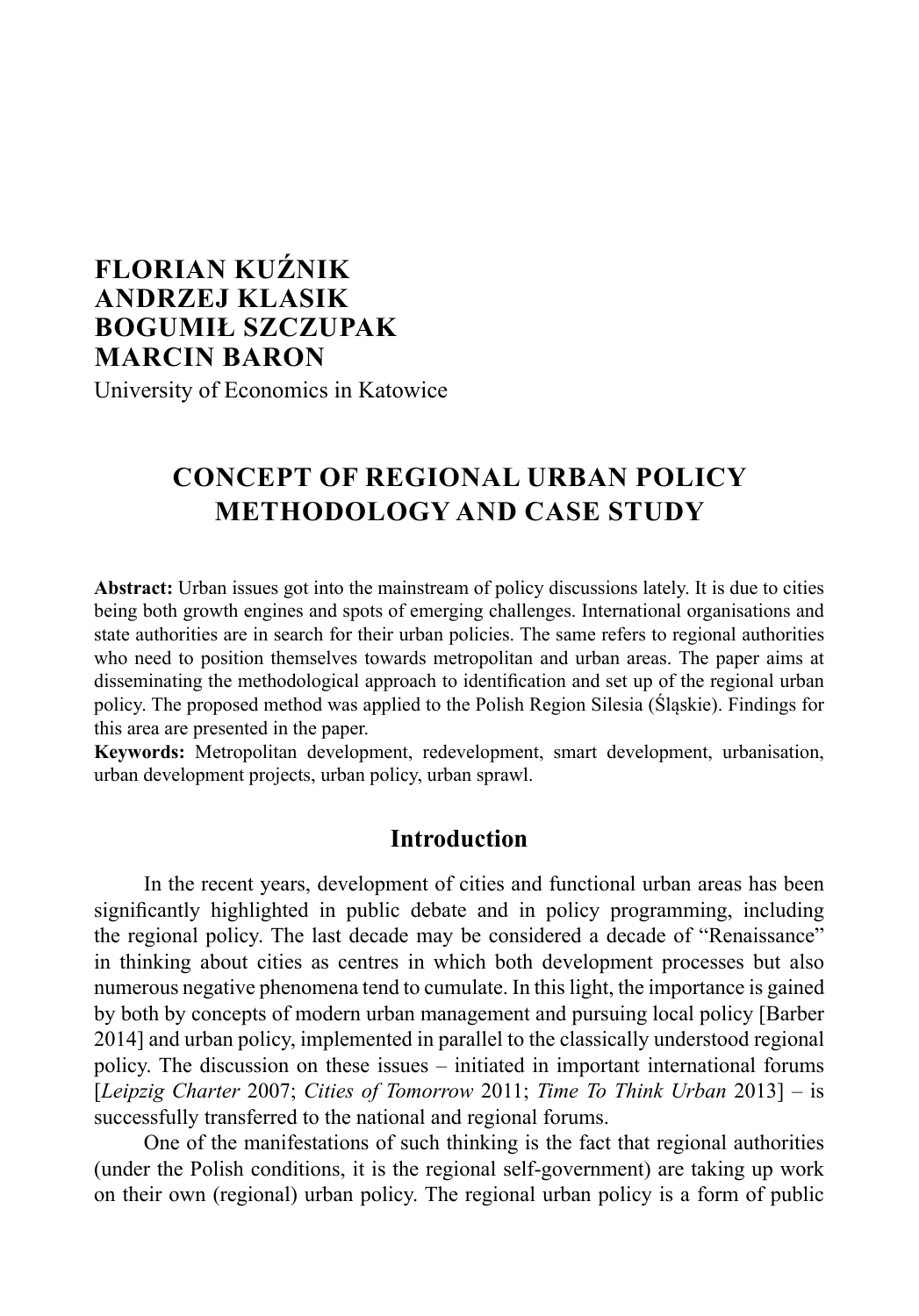intervention in urban development. It is the policy of the region towards urban areas. It is the policy of development of urban areas in the region, both metropolitan and non-metropolitan areas, pursued from the level of the region and on a scale of the region. It does not eliminate the urban development policy pursued by cities themselves. Just the opposite, it is the policy pursued under the conditions of interaction of various self-government structures – local government units, ranging from the voivodeship self-government to other public, private and civil entities interested in urban development.

The presented paper is of methodical and cognitive nature. Its main objective is to present the original methodology of work enabling the conceptualisation of the regional urban policy. This methodology has been developed for the purposes of the Silesian Voivodeship<sup>1</sup>, therefore, its applicability is the largest for the regions which are strongly urbanised and at various stages of the restructuring of a traditional economic base. The additional objective of the paper is to simultaneously present the selected results of study work carried out using the proposed methodology in the Silesian Voivodeship.

The presented path of procedure shall include the formulation of:

- strategic objectives of the policy, including its mission;
- policy model in three approaches process-based, potential-based and flow-based; ● vision;
- strategic objectives and priorities and policy principles and rules.

Its crowning should become the development of implementation recommendations which, under the conditions of the Silesian Voivodeship took a form of assumptions for two programmes: regional programme of urbanisation and regional programme of metropolisation.

The regional urban policy understood in this way is provided for by the *National urban policy* [2014] and by the so-called urban dimension of the European Union Cohesion Policy. EU regulations, included in the regulations related to management of the European Union funds [*General Regulation* 2013; *Regulation on the European Regional Development Fund* 2013] determined the scope and forms of support for 2014-2020. A particular effect of those regulations is an emphasis on the integrated approach [*Place-based ...* 2013], which in practice has been strengthened by introducing the integrated territorial investment instrument.

<sup>&</sup>lt;sup>1</sup> The concept of the regional urban policy in a form presented in this publication was adopted by the Board of the Silesian Voivodeship by resolution No 1971/375/IV/2014 of 28.10.2014.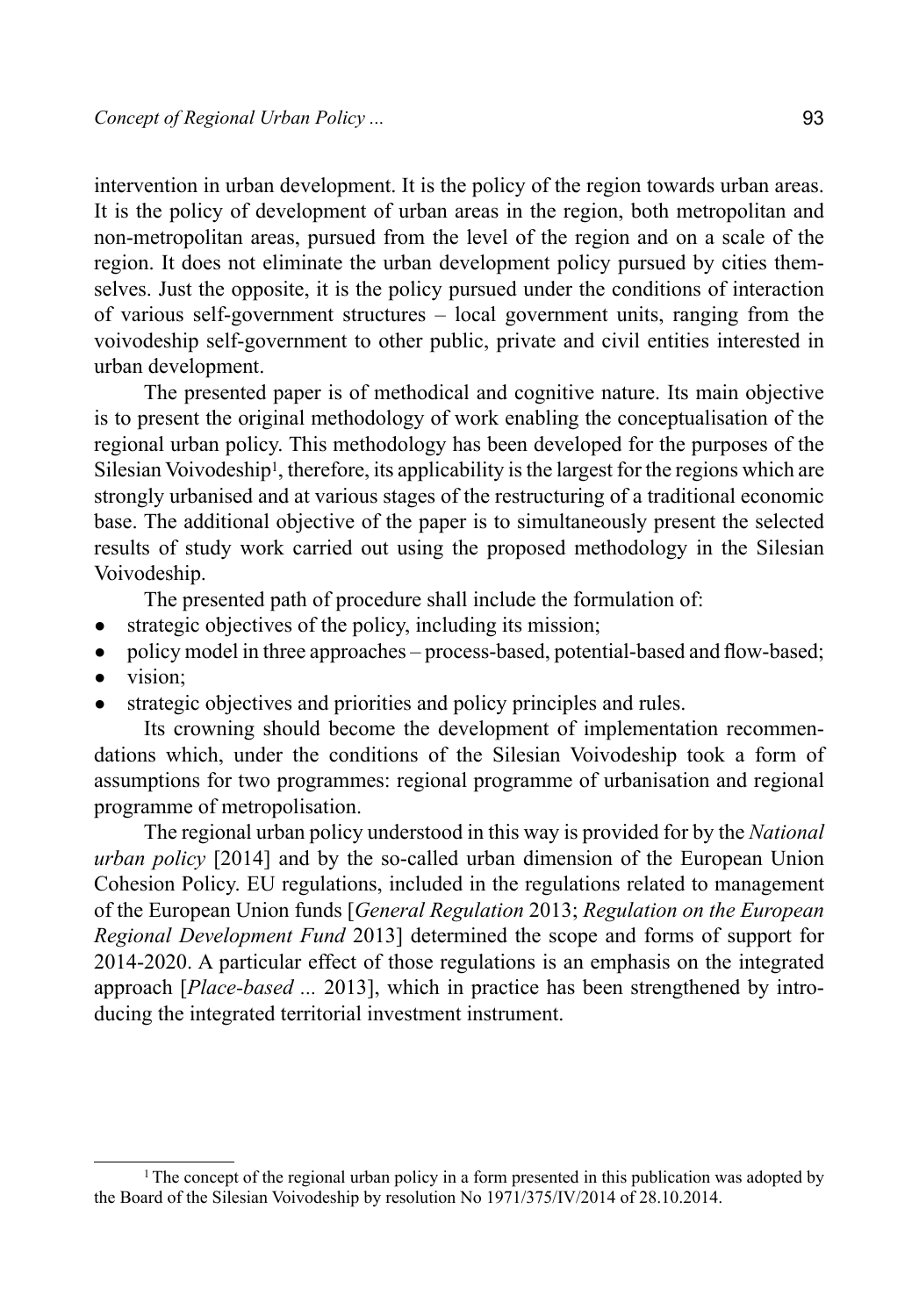#### **1. Strategic assumptions of the policy**

The urban policy of the Silesian Voivodeship is strongly oriented towards strengthening the process of metropolisation of the voivodeshop as an urban region. A specific feature of the Silesian Voivodeship are four urban agglomerations, of which the Silesian Metropolis has already developed certain characteristics of a metropolitan area. The Silesian Metropolis with Katowice as the capital of the region is perceived in the national space as one of seven agglomerations/conurbations forming the national urban system with metropolitan characteristics. An expression of the strong integration between Silesia and Małopolska, mainly in the Silesia Metropolis – Cracow Metropolitan Area relation is the *Development Strategy of Southern Poland by 2020* [2014] which has already been adopted. In the space of the Silesian Voivodeship, we may clearly note the processes of the inter-agglomeration integration. In the first place, this applies to the Silesian Metropolis with the Rybnik Agglomeration and Bielsko-Biała Agglomeration. The integration processes in the Silesian Metropolis – Częstochowa Agglomeration relation are gradually growing stronger. New or upgraded road and railway transport routes will designate new development zones. Within the sphere of urban agglomerations of the Silesian Voivodeship, we need also to see development of individual local centres of the region and its rural areas.

Under the conditions of the Silesian Voivodeship, as a strongly urbanised region, the urban policy must involve complex, multi-entity structures of interaction and include into the process of its implementation complex procedures of communication, launching project initiatives, financial engineering, spatial planning. Subregional strategies related to the absorption of funds within the framework of integrated territorial investments2 already mean entering the regional urban policy. In case of the Silesia Voivodeship, where that programming covered all four subregions, we are dealing with the urban policy which has already been launched. This regional urban policy, created from bottom-up, requires a distinct programming attachment in a form of the concept of the urban policy of the regional authorities.

The Silesian Voivodeship, as an urban region which becomes metropolised, must also be perceived as an industrial and post-industrial region. The deep restructuring of the Silesian industry, started in the early 90s of the  $20<sup>th</sup>$  century, including accompanying intensive liquidation processes, has changed the structure of the voivodeship economy and the economic base of its cities. Many cities may be considered post-industrial. In some cities, mostly in areas managed by the Katowice Special Economic Zone, new sectors of the economy have been established and some cities create their new industrial power and position in the national and European economy. Restruc-

<sup>2</sup> In the Silesian Voivodeship the ITI instrument has been launched both for the Silesian Metropolis and for other three agglomerations. In practice, this means the ITI covered the entire territory of the region, divided into four subregions: central, western, southern and northern.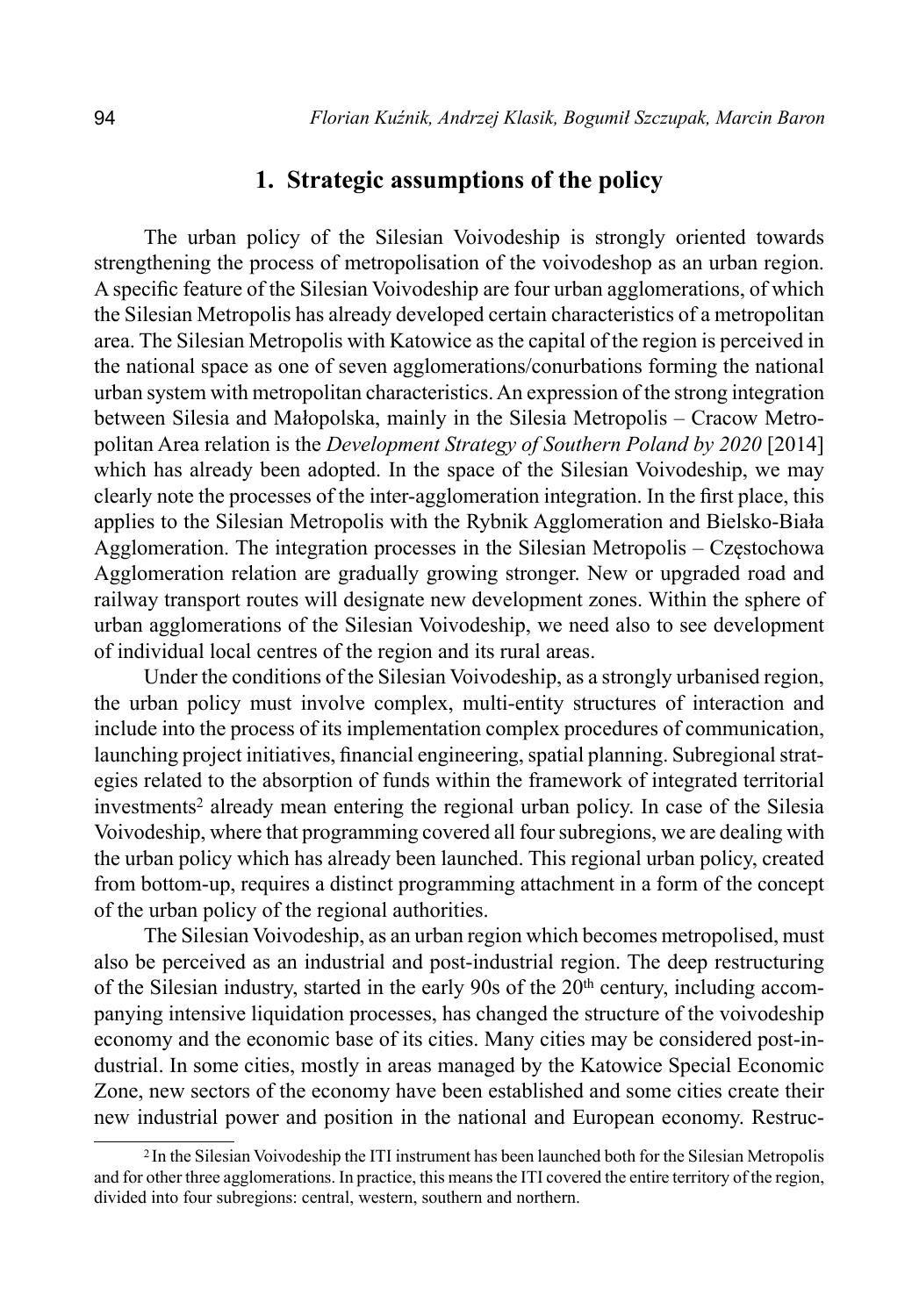tured companies of the voivodeship traditional industrial complex enter the path of redevelopment. The sectoral restructuring of the voivodeship economy, combined with structural adaptations in the municipal economy and new development impulses generated by economic activities of local self-governments will provide a good foundation to talk about the economic and spatial recomposition of urban areas in the Silesian Voivodeship.

The concept of the regional urban policy of the Silesian Voivodeship is embedded in its basic programming documents already adopted by the self-government authorities of the voivodeship. In the first instance, this applies to the *Development strategy of the Silesian Voivodeship 2020+* [13] and the *Spatial management plan of the Silesian Voivodeship* [2004]. These two programming documents defining the policy of development and spatial management of the voivodeship became a basis for formulating the methodological decisions presented in the paper. Of key importance "feeding" the urban policy of the voivodeship is the *Regional innovation strategy of the Silesian Voivodeship for 2013-2020* [2012]. Its targeted solutions and strategic projects generated there interact perfectly with the metropolitan and smart (within the meaning of smart development) attitude of the urban policy of the Silesian Voivodeship. Also different strategies horizontal, sectoral and business strategies, which have already been developed in the region in various professional environments and accepted for the implementation by the self-government authorities of the voivodeship, are treated as conceptually supportive. For example, this applies to the *Development strategy of the transport system of the Silesian Voivodeship* [2014] and *Air protection programme in the Silesian Voivodeship* [2009]. The concept of the regional urban policy adopts the *Regional operational programme of the Silesian Voivodeship for 2014-2020* [2014] as a basis for the implementation of this policy.

The concept of the regional urban policy is of strategic nature. Its horizon goes beyond the period of the financial perspective 2014-2020. Its basic functions are:

- function of conceptual opening for the benefit of thinking about strategic change and a new urban development path freed from thinking about mitigating the effects of negative structural adaptations and sustaining the existing economic structures;
- function of the integration of the activities making up urban development in highlighted urban functional areas of the voivodeship for the benefit of a new development path of the voivodeship;
- function of demonstrating "white spots" in thinking about the future of regional urban areas and the allocation of development funds.

In the specificity and conditions of the Silesian Voivodeship as a post-industrial and urbanised area, the regional urban policy should be:

metropolitan development policy guaranteeing the acceleration of the process of metropolisation as the highest stage of urbanisation in the region, meaning the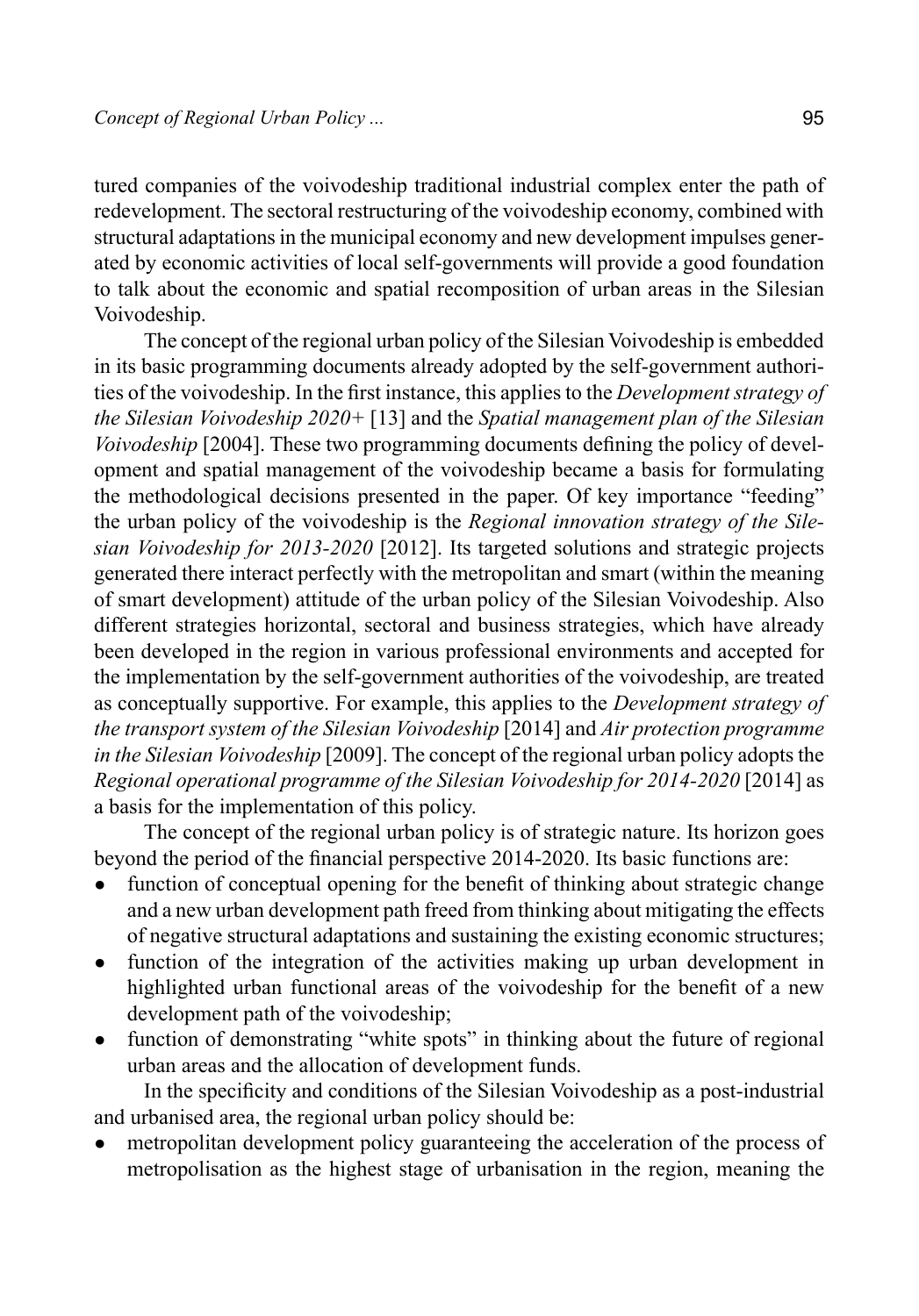voivodeship entering the phase of internationalisation and its increasing participation in the processes of globalisation;

• policy of smart development based on science and culture, knowledge and creativity, technological development and innovation processes, thus ensuring that the voivodeship will build and maintain competitive advantage in the selected fields and branches in the European space and on a global scale.

Entering the path of metropolitan development changing the image of the region's urban agglomerations and of smart development based on new, technological and creative enterprises requires both finishing the reconstruction of the old economy of the region, so that it could run development processes anew and reurbanisation of old structures of urban and post-industrial buildings, to an extent unblocking metropolisation and smart development.

The mission of the regional urban policy of the Silesian Voivodeship as the strategic policy of the regional self-government, both in a long and medium term, is to support metropolitan development of the Silesian Voivodeship as an urban region. In the spatial layout of the voivodeship, this is development of interrelated urban agglomerations, *i.e.* of the Silesian Metropolis, Częstochowa, Bielsko-Biała and Rybnik Agglomerations, along with their local centres.

In the operational dimension, the urban policy of the Silesian region is focused on the allocation of national and European funds earmarked for urban development. In case of the Silesian Metropolis, this applies to funds coming from the urban dimension of the European Cohesion Policy. Under the conditions of the Silesian Voivodeship, other urban agglomerations along with local centres are covered by the intraregional allocation of funds. The central position in the operational urban policy of the Silesian Voivodeship is occupied by the programmes implementing the regional urban policy of the Silesian Voivodeship, *i.e.* regional programme of reurbanisation, regional programme of metropolisation.

#### **2. Model of the policy**

The model of the regional urban policy of the Silesian Voivodeship as a post-industrial and urbanised area includes:

- **process-based approach;** the essence of the policy is the growth rate of urbanisation and economic development of the voivodeship,
- **potential-based approach**; the essence of the policy is the integrated use of the residential potential and innovation potential of the voivodeship,
- **flow-based approach**; the essence of the policy are the streams of flows generated by the attitudes of operators interested in development and management of the voivodeship.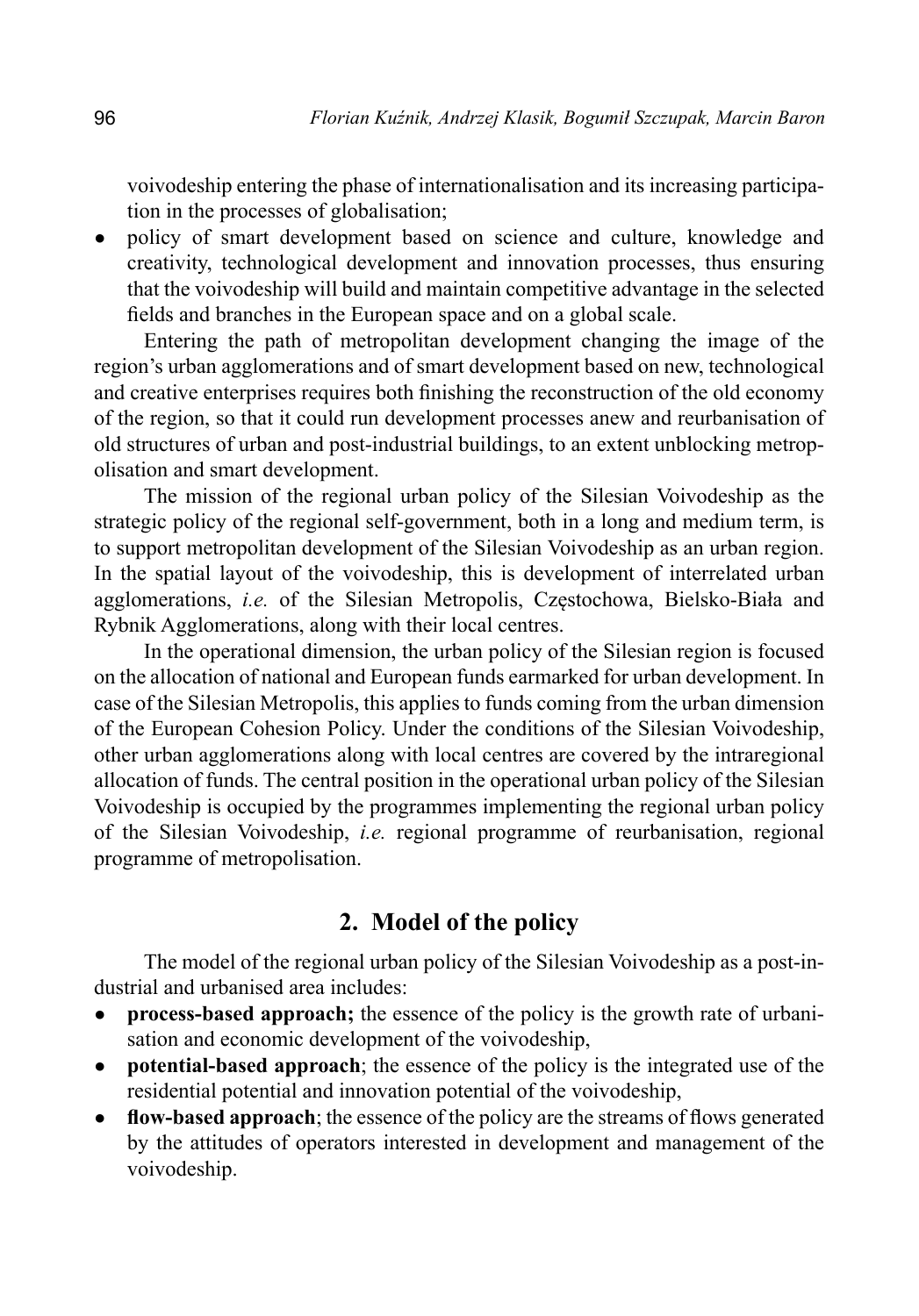#### **Process-based approach**

The process-based approach to the regional urban policy of the Silesian voivodeship is described by a two-dimensional matrix, shown in Fig. 1. The dimensions of the matrix are:

- urbanisation of the region (horizontal axis) which in the Silesian Voivodeship covers two stages of this process, namely: stage of reurbanisation, whose key component under the conditions of the post-industrial region are redevelopment processes; and stage of metropolisation of the region, overlapped by the escalating and poorly controlled process of suburbanisation taking place in the Silesian Metropolis and in urban agglomerations, along with their local centres;
- development of the region (vertical axis) covering two types of development desirable in the space of the Silesian Voivodeship, this is redevelopment, *i.e.* re-entering the path of development by traditional industries in the voivodeship and smart development based on knowledge and creativity; both above-mentioned types of development are mutually connected by striving for providing the voivodeship with the international and global competitiveness.

In the process-based approach, the growth rate of urbanisation of the Silesian Voivodeship is treated as an endogenous factor. It is assumed that the processes of urbanisation will largely shape the territorially integrated development processes in the region. The interdependence of types of urbanisation and types of development of the voivodeship outlines the strategic fields of challenges in the regional urban policy.



Figure 1. Model of the regional urban policy of the Silesian Voivodeship – process-based approach

Source: Own elaboration (Figs. 1-3).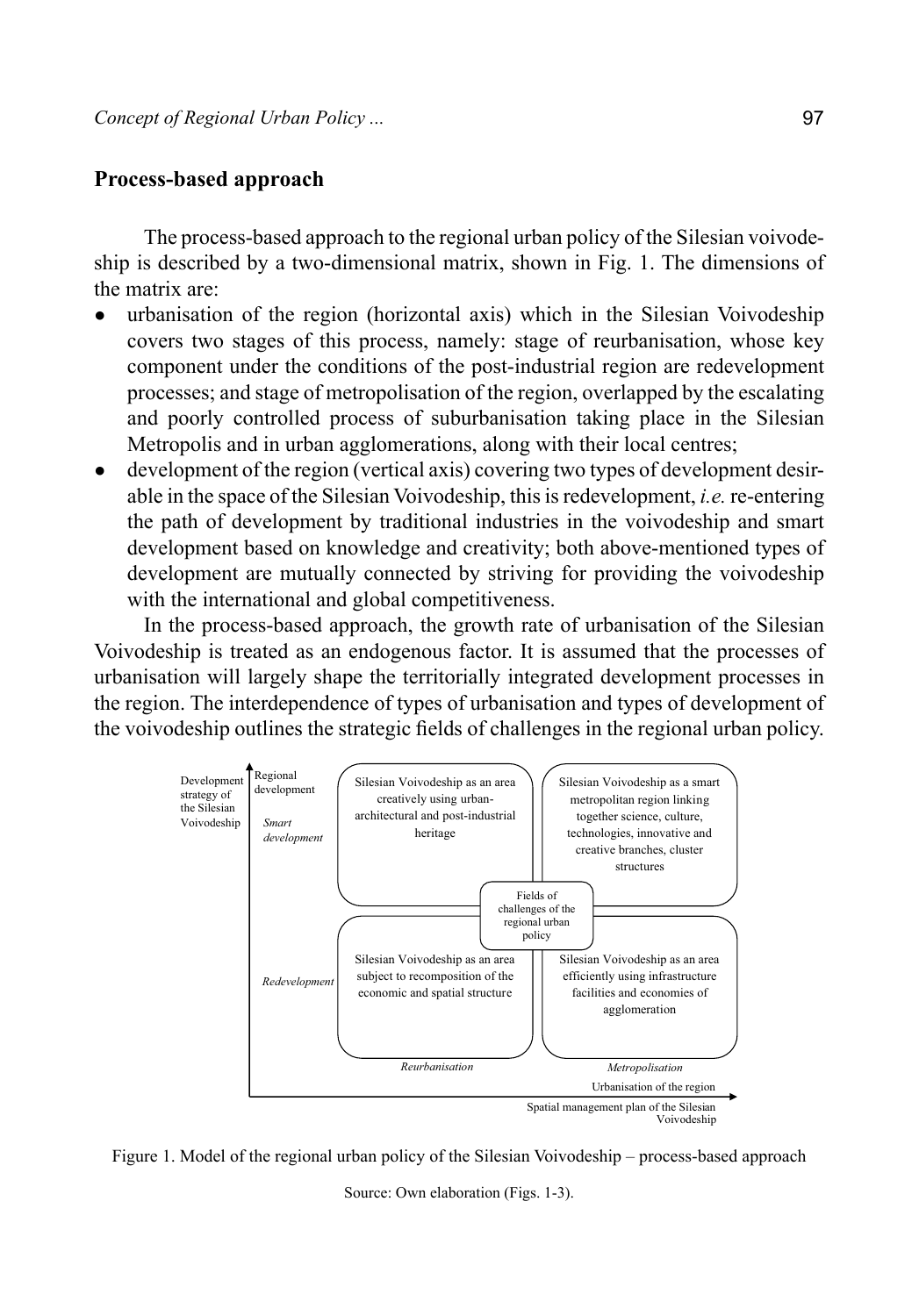In the field *Silesian Voivodeship as an area subject to recomposition of the economic and spatial structure* (reurbanisation x redevelopment), the strategic challenge of the regional urban policy is the gradual polarisation of the economic and spatial structure of urbanised areas. This polarisation consists in the concentration of new investments of the enterprise sector in highlighted areas and zones and, also, in the occurrence of places and zones of disinvestments of the enterprise sector as well as the decline in the activity and permanent job loss. In addition, there are new areas where residential buildings of suburbanisation nature are concentrated and deurbanisation spaces in cities. Meeting this challenge requires, in the first instance:

- spatial organisation of the economic fabric in the Silesian Voivodeship traditional and new economy;
- spatial concentration of new industrial, residential and service buildings, also along the major axes of development in the Silesian Voivodeship;
- strengthening clusters of innovative SMEs as a new pillar of the economy in the Silesian Voivodeship;
- reducing the degradation of urbanised areas, spatial and social segregation and urban sprawl in suburban areas of cities and on the outskirts of agglomerations;
- organisation of the energy economy of urban areas geared towards low-emission reduction3.

In the field *Silesian Voivodeship as an area creatively using urban-architectural and post-industrial heritage* (reurbanisation x smart development), the strategic challenge of the regional urban policy of the Silesian Voivodeship is the loss of material and spiritual substance of cultural and post-industrial heritage. Investments of the new economy enterprise sector are not made in the spaces of heritage, which deepens the degradation processes. Taking this challenge requires urgent:

- strengthening regional functions in core city centres of the Silesian Voivodeship along with restoring attractive public spaces;
- redevelopment of urban and post-industrial structures for the benefit of locating new activities in services and manufacturing – Silesian smart heritage;
- shaping urban spaces in connection of multiple styles of urban life;
- efficiency-oriented energy reconstruction of the housing economy and public utility facilities.

In the field *Silesian Voivodeship as a smart metropolitan region* (metropolisation x smart development), the strategic challenge of the regional urban policy of the Silesian Voivodeship is a radical break with the syndrome of the old industrial region and the launch of own, specific to the Silesian conditions, metropolitan path of urban development based on knowledge and creativity. Many procedures to mitigate the

<sup>&</sup>lt;sup>3</sup>These and other factors identified in the paper have been drafted based on the results of workshop works with the Steering committee and the working group for the concept of the regional urban policy of the Silesian Voivodeship carried out by the authors in 2014.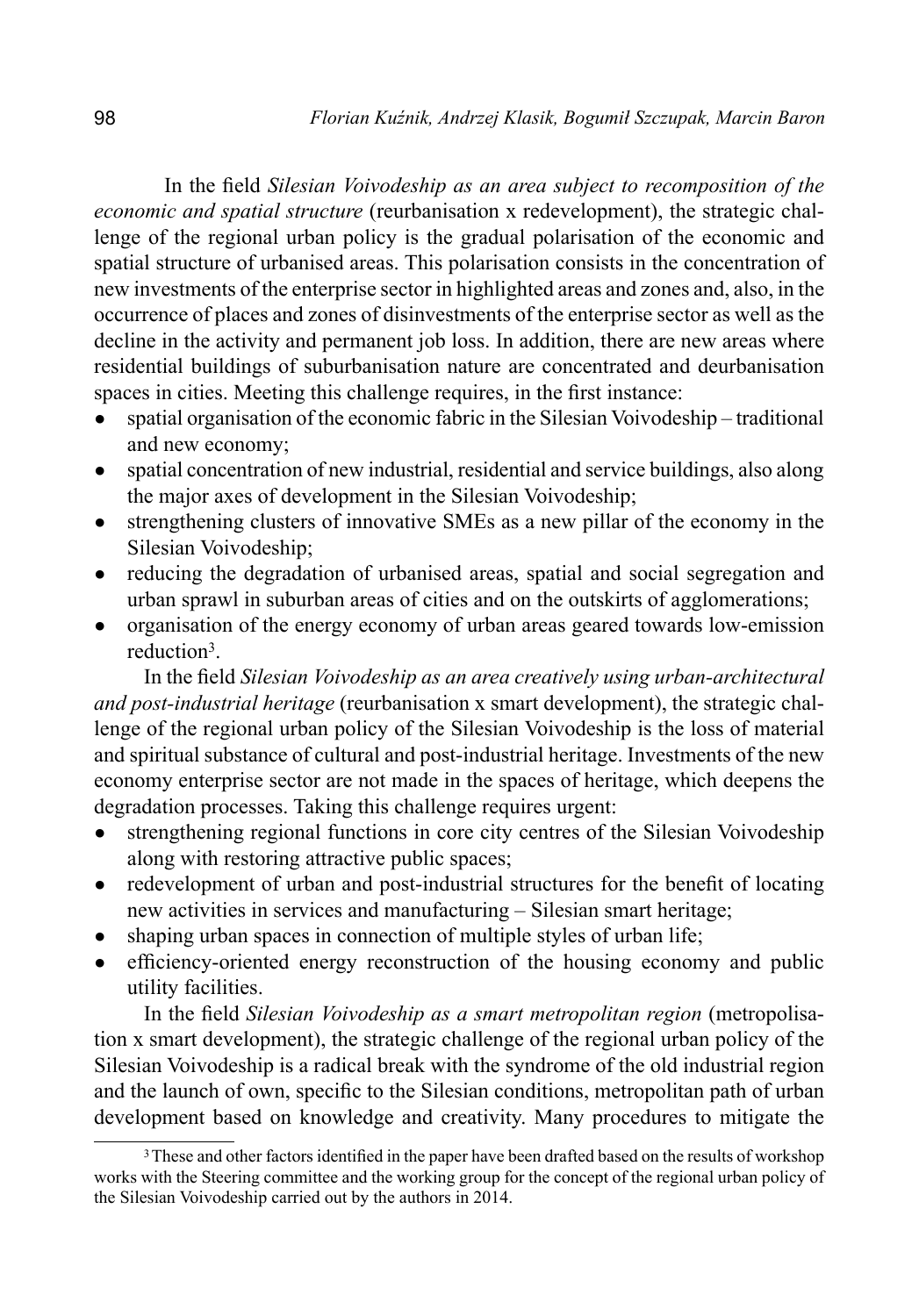effects of the restructuring of the old sectors did not launch new development impulses for the region. The elites dealing with the region were still convinced of the sustainability of the old economic structures. Taking this aspirational challenge requires, first and foremost:

- strengthening the metropolitan power of the Silesian Voivodeship by large projects of metropolitan infrastructure focused on creative human capital (metropolitan class) and culture sector;
- networking scientific and business circles developing smart specialisations of the region;
- participation of cities in technological development for the high-yield economic activity;
- increasing participation of prosumer energy in the energy mix of the Silesian Metropolis and urban agglomerations.

In the *Silesian Voivodeship as an area efficiently using infrastructure facilities and agglomeration benefits* (metropolisation x redevelopment), the strategic challenge of the regional urban policy of the Silesian Voivodeship is to shape new infrastructure generating benefits in the metropolisation dimension and to obtain the gradually growing business and settlement attractiveness of the region. Most infrastructure investments made in the last two decades in the region were to remove negative externalities, *e.g.* high levels of emission, untreated sewage, road congestion. Infrastructure investments creating new positive externalities are necessary. Taking this challenge requires a focus on:

- internationalisation of traditional economic activities of the Silesian Voivodeship and creation of new global activities;
- territorialisation of international business along with subcontracting networks;
- raising the attractiveness of housing environments in the metropolitan area and in agglomerations;
- shortening spatial distances under the conditions of the growing social and professional mobility in urban areas of the voivodeship;
- technological reconstruction of public transport on a metropolitan and agglomeration scale ensuring its carbon efficiency and sustainable mobility;
- zoning of new leisure services in areas of high tourist and recreational attractiveness and modern, innovative services for business;
- catchment organisation of water management in the voivodeship.

## **Potential-based approach**

The potential-based approach to the urban policy of the Silesian Voivodeship is expressed by the interdependence and synergy of the residential potential and innovation potential. The dimensions of the matrix reflecting this (Fig. 2) are: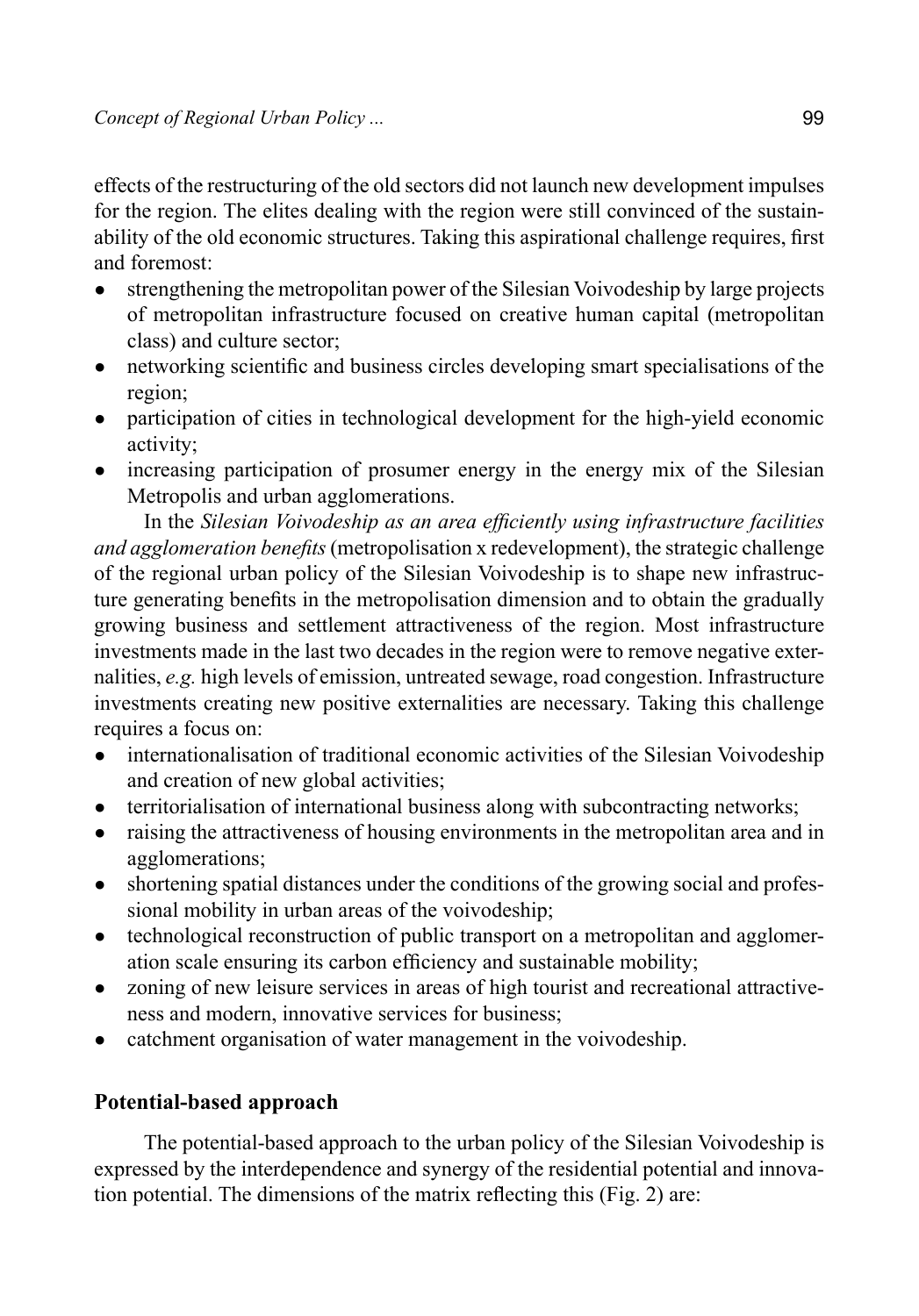- residential potential within which the identification is required for specific factors and resources of reurbanisation of areas which are degraded and threatened by degradation and metropolisation of urban agglomerations of the voivodeship;
- innovation potential defined separately for redevelopment, *i.e.* re-entering the path of development by traditional specialisations of the Silesian economy and for smart development based on new, smart specialisations in the region.

The general orientations of the regional urban policy orientations in the Silesian Voivodeship are:

- orientation towards the vitality of the economic and spatial structure of the urban areas of the Silesian Voivodeship (shaped by strengthening and using potentials of reurbanisation and potentials for redevelopment), which is expressed by: productivity of human capital, innovation of companies, new business, scientific and cultural events, redeveloped urban and post-industrial spaces, territorial cohesion of the Silesian Metropolis with the Bielsko-Biała and Rybnik Agglomerations;
- orientation towards the abundance of smart activities and spaces based on heritage of the region (achieved through the preservation and use of the potential of reurbanisation and involvement of the potential of smart development) in a form of: smart urbanised spaces, spatial concentrations of creative industries, developing centers and spaces created in places of worship and heritage;
- orientation towards the service flexibility of metropolitan infrastructure of the voivodeship, achieved by shaping the potential of metropolisation of urban agglomerations and potential of the development path;
- orientation towards the diversity of metropolitan functions and spaces of the voivodeship, shaped by the new potential of metropolisation and the new path of smart specialisations.

Within each orientation, there are two types of public intervention:

- the first type refers to shaping the inputs,
- the second type refers to shaping the outputs.

The potential to redevelop the economic and spatial structure of the Silesian Voivodeship is created by public and private investments of various types:

- development investments in the energy sector, tourism and recreation and in the property sector;
- development investments and investments stabilising economically the enterprise sector;
- investments in the low carbon economy in the sector of municipal services, enterprise sector and household sector;
- infrastructure, production and service investments in post-industrial areas, in strategic areas of redevelopment of the region;
- development investments in technology and industrial parks in redeveloped structures and in post-industrial areas;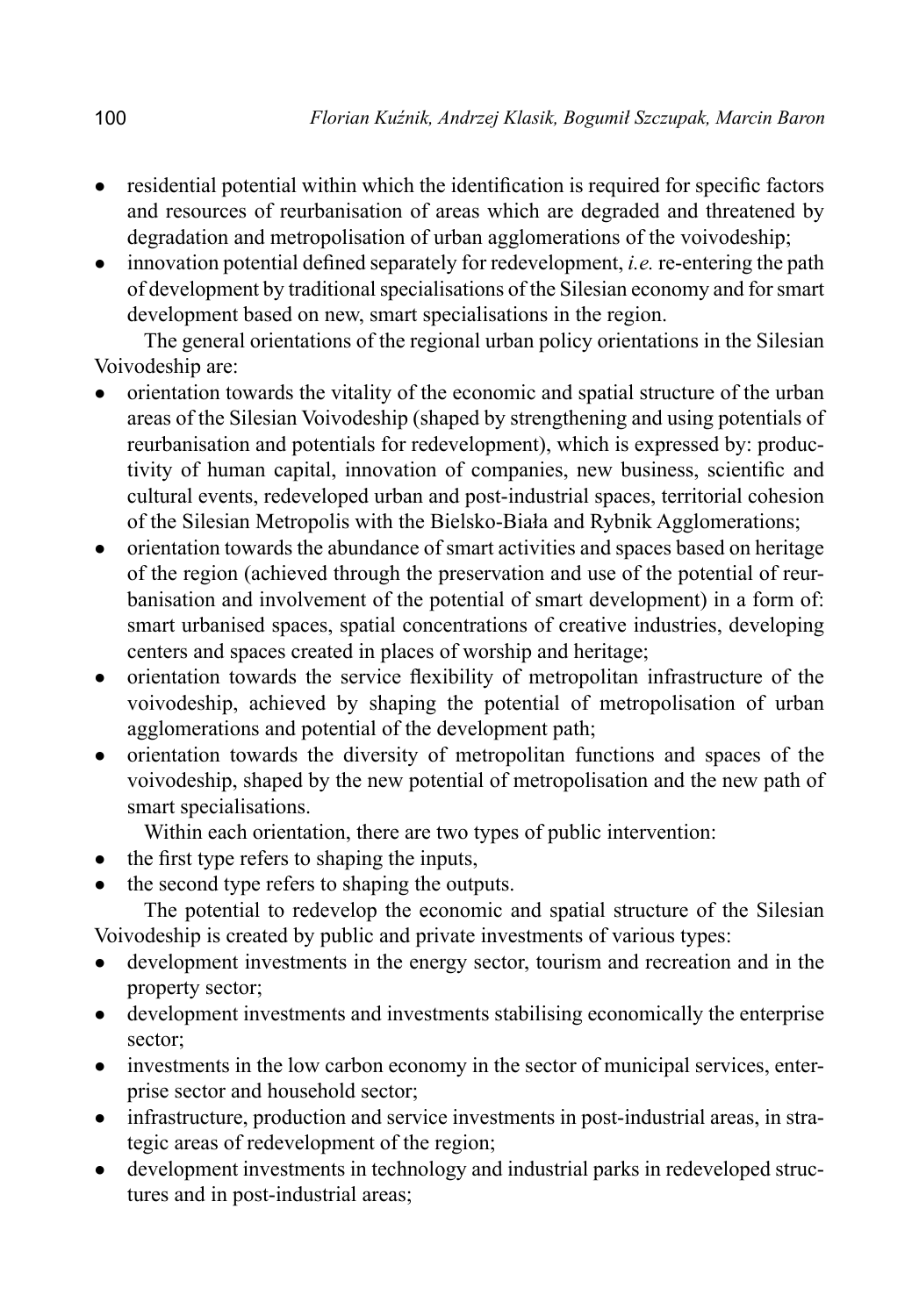

Figure 2. Model of the regional urban policy of the Silesian Voivodeship – potential-based approach

- development investments in real properties in city centres, including historic buildings;
- infrastructure, housing and service investments in new residential areas of suburban areas and in the immediate surroundings of urban agglomerations;
- redevelopment investments in unused rail routes.

The vitality of the traditional economic and spatial structure of the Silesian Voivodeship is manifested in:

- innovation of the enterprise sector, including in existing territorial clusters and industrial parks;
- growing productivity of human capital with advanced technological and creative competence, focused on urban areas;
- new activities in redeveloped post-industrial areas, creating permanent jobs;
- new business, cultural and scientific events on a national and international scale, supported by investments in infrastructure of the sector of modern business services, research and development sector and creative economy sector;
- comprehensively redeveloped urban spaces, including public spaces, along with surrounding green infrastructure;
- increasing territorial cohesion of the Silesian Metropolis with the Rybnik Agglomeration and Bielsko-Biała Agglomeration as an effect of the use of landscape and environmental settlement areas of the southern zone in the Silesian Voivodeship.

The potential for smart activities in spaces of cultural and post-industrial heritage of the Silesian Voivodeship is formed by: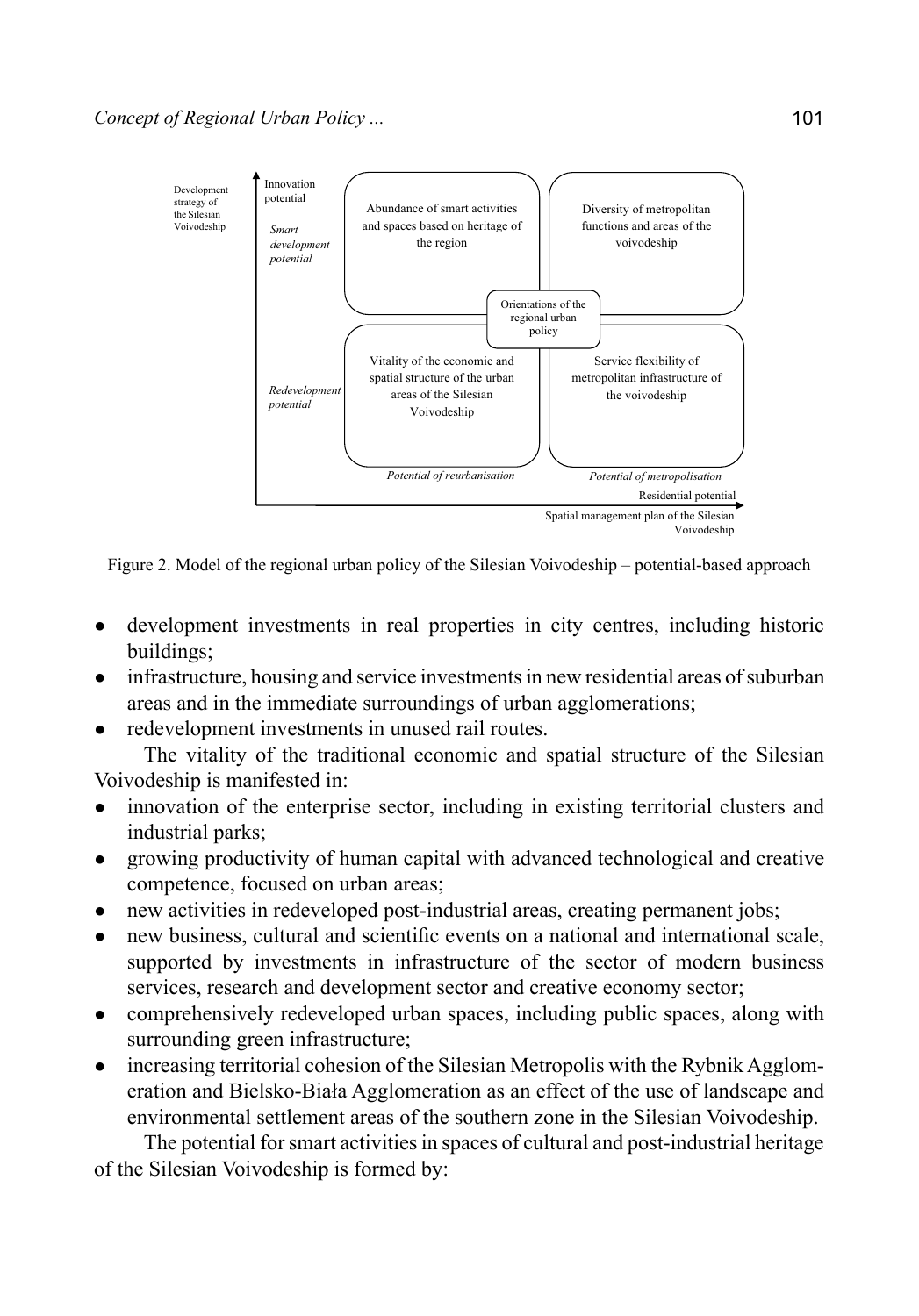- icons of architecture and urban planning, which increase the residential attractiveness of urban areas and are conducive to the return of residents to centres and old districts:
- icons of technology and industry which create new activities in the field of education, art, culture and business and leisure activities;
- multi-functional recreational and entertainment spaces within the framework of cultural and landscape compositions and former palace and park complexes;
- forest and green areas in agglomeration areas of the voivodeship, including the Silesia Park, conducive to developing healthy lifestyle and strengthening the leisure offer.

The abundance of smart activities resulting from cultural and post-industrial heritage of the voivodeship is composed of:

- smart residential, service and cultural activity spaces in post-industrial facilities in city centres;
- creative industries, including various branches of design inspired by traditions and regional products;
- technologically advanced museology and film art, using cultural and post-industrial heritage as well as collections and achievements gathered in a network of museums in the region;
- developing urban centres of the voivodeship related to places of religious worship and traditions of pilgrimage activity;
- educational and cultural and recreational activities on the trails of heritage and history of the region as well as related periodical events.

The potential of metropolisation (diversity of metropolitan spaces) of the Silesian Voivodeship is formed by:

- metropolitan public spaces with the international centrality,
- spaces of clusters of companies and institutions,
- top-class office spaces,
- large spaces of entertainment, trade and services,
- central ecotonal zones of core cities with concentrated apartment buildings,
- suburban areas and on the outskirts of urban agglomerations with concentrated apartment buildings,
- urban districts created by new RES-based energy and cogeneration systems. The path of metropolitan development of the voivodeship will be manifested in:
- technologically advanced branches of regional specialisations (medical medical engineering, ICT, new energy);
- innovative activities in the field of science, R&D and business services in new infrastructure facilities;
- branches of the cultural sector and creative sector;
- dedicated business services and corporate shared services centres;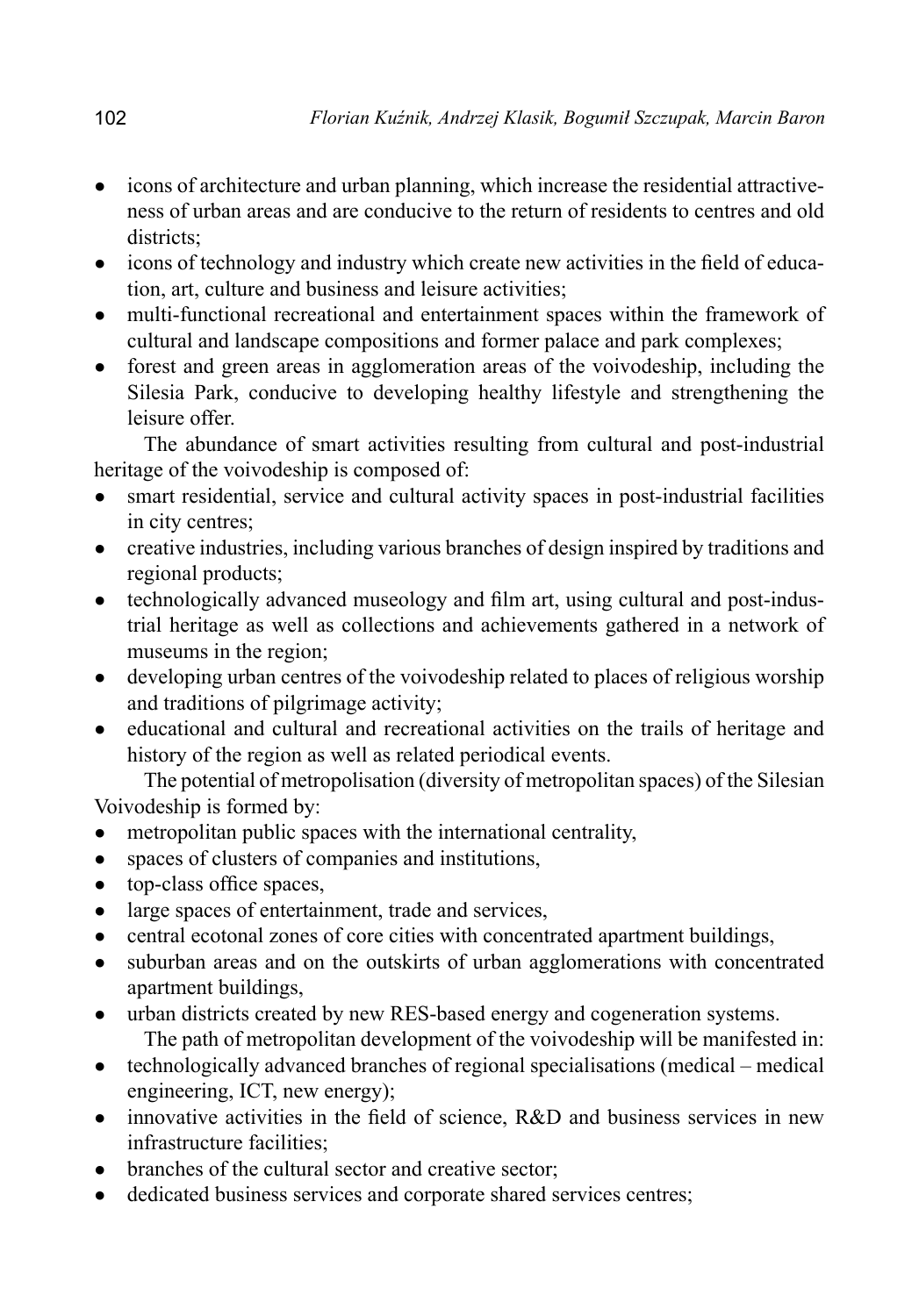- cluster cooperation of companies and institutions;
- metropolitan technologically advanced services.

The service potential of metropolitan infrastructure of the Silesian Voivodeship is formed by:

- railway and tramway network organising transport of passengers as part of public transport,
- network of small airports in urban areas of the Silesian Voivodeship;
- intra-agglomeration frameworks of the transport system;
- residentially and economically managed areas in the functional surroundings of railway stations and rail nodes in urban areas of the Silesian Voivodeship;
- modernised railway lines E-65 and E-30 in the voivodeship;
- modernisation investments in energy, water management and ICT systems. The service flexibility of metropolitan infrastructure will be guaranteed by:
- quick transport connections of urban agglomerations of Bielsko-Biała, Częstochowa and Rybnik with the Silesian Metropolis (integration function) and opened to Cracow, Wrocław and Southern Europe;
- higher energy efficiency of urban areas;
- increase in the purity of surface waters and in the quality of drinking water;
- business activities around the airport in Katowice-Pyrzowice associated with growing passenger and cargo traffic;
- new investment areas at nodes along transport routes, including logistic centres of regional and national importance.

The mobilisation and integrated use of the residential potential and innovation potential of the voivodeship will determine the high efficiency of the urban policy in the region.

## **Flow-based approach**

The flow-based approach of the urban policy model of the Silesian Voivodeship enables an optional orientation of spatial change resulting from investment and location decisions of various entities. This approach may be represented by a matrix (Fig. 3), whose dimensions are:

- urbanisation flows related to reurbanisation of areas which are degraded and threatened by degradation and to metropolisation of urban agglomerations in the voivodeship,
- investment flows related to the development path of traditional specialisations of the Silesian economy and new, smart specialisations of the region.

The flow-based approach of the urban policy model of the Silesian Voivodeship allows to shape a new spatial organisation and, consequently, changes in the functional and spatial structure of the region. Urbanisation flows in the space of the voivodeship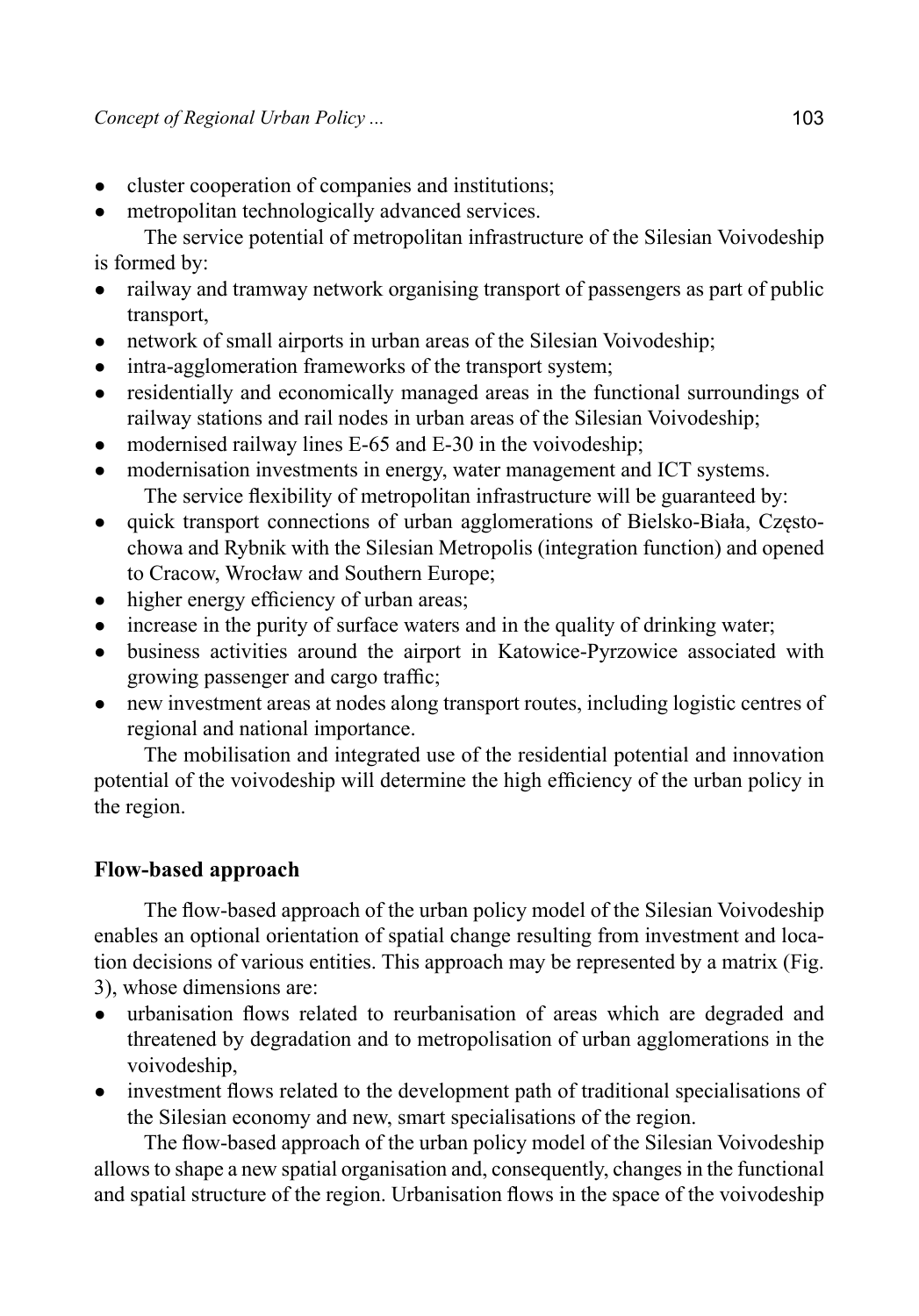

and investment flows in the economy enable the horizontal approach to the urban policy.

Figure 3. Model of the regional urban policy of the Silesian Voivodeship – flow-based approach

The regional urban policy will shape a new spatial organisation of the region based on the human mobility in work-home-services-recreation relations and flexibility of transport systems. It will mitigate the effects of transport pressure on the space of the region using sustainable forms of collective and individual transport. At the core of the human mobility in the work-home-services-recreation relations the following will lie:

- relocation of households into new suburban residential areas with high qualities,
- relocation of households determined by changing a job,
- daily travels to work determined by the concentration of jobs,
- daily travels to dedicated services and trade,
- daily travels to schools and academic centres,
- movement of people into networks of cycle paths,
- weekend travels to places for rest in areas of tourism and recreation, also associated with having a second house
- periodical movement of elderly people to the places of concentration of rehabilitation and spa services
- periodical travels to centres of high and popular culture.

The regional urban policy will restore and revalue the space of the region, giving importance to cultural and post-industrial heritage. It will change the spatial structure by distributing new activities resulting from this heritage, which will be accompanied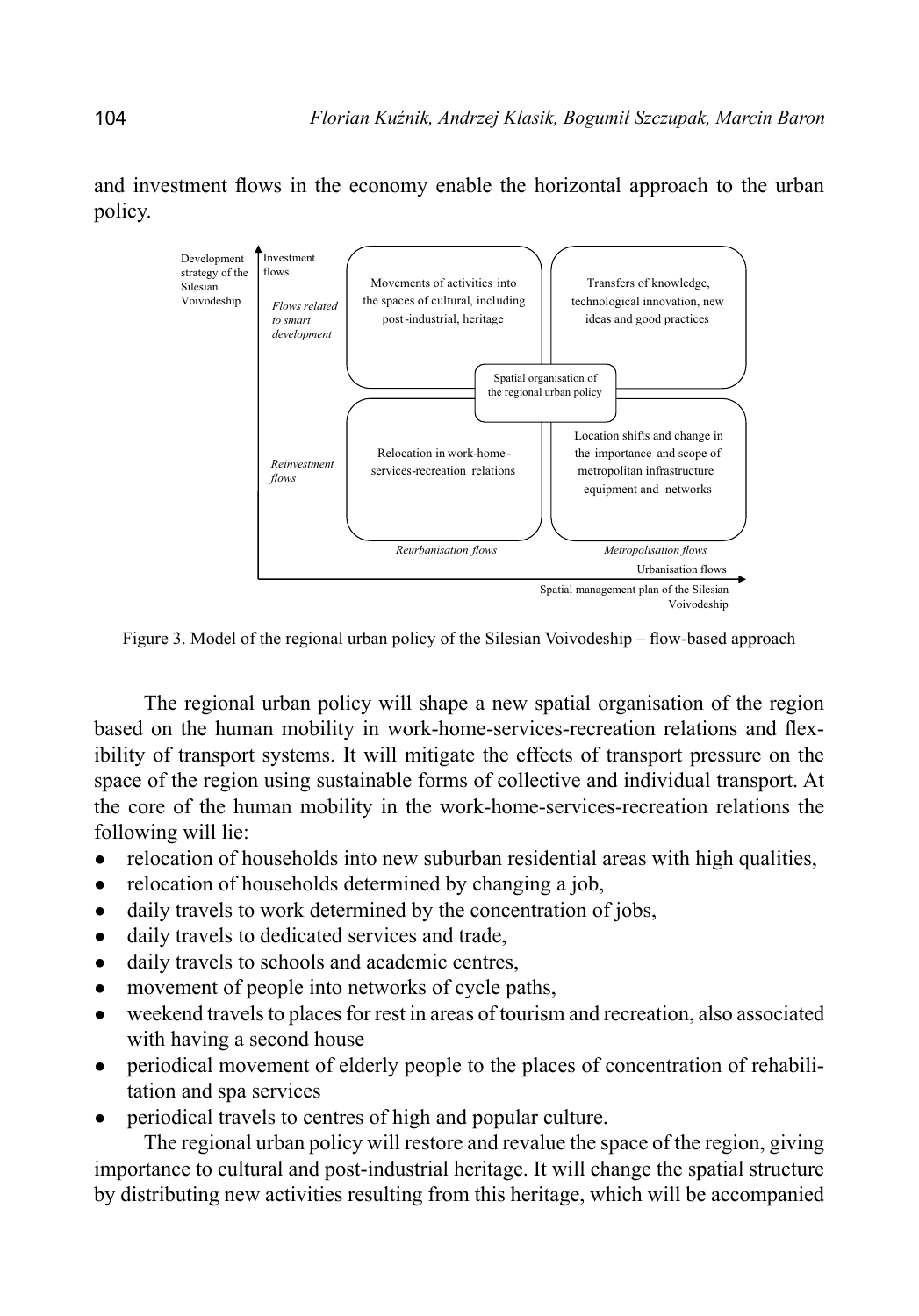by the creation of conditions of transport accessibility to redeveloped areas. Movements of activities into areas of cultural, including post-industrial, heritage will consist of:

- "centripetal" movement of new business and cultural activities into post-industrial areas of core cities of the Silesian Metropolis and agglomeration centres;
- "centripetal" movement of new tourist and cultural activities into areas of cultural and environmental heritage;
- pilgrimage activity focused in places of religious worship of regional, national and global importance;
- new social activities and events carried out in symbolic places related to the history and tradition of the region.

The regional urban policy will change the layout of axes and centres of development thanks to massive flows of knowledge, innovation, new ideas and good practices. The new spatial organisation of the region will be created, whose leading components will be business centres, knowledge creation and innovation centres, centres of culture and art. The flows of knowledge and technological innovation, new ideas and good practices will consist of:

- exchange of knowledge and information within the framework of international academic cooperation and implementing joint projects;
- knowledge and competence flows among universities, research bodies and business for the benefit of development projects;
- absorption of technologies by native companies of the region which become globalised;
- massive inflow of ICT technologies and ready-made digital products allowing the digitisation of business, households and social relationships;
- technology flows in the passive construction industry and in new energy;
- participation of enterprises from traditional sectors in the technology transfer and chains, particularly in branches of the economic specialisation of the region (configuration of technologies);
- inflow of innovative companies and professionals into the technological sector;
- "centripetal" flow of companies involved in trade in dedicated and luxury products;
- new business and congress activities implemented in multi-functional high class hotels.

The regional urban policy will strengthen the existing nodes of metropolitan transport infrastructure and metropolitan service centres. The degree of accessibility to key centres will increase, so will the range of metropolitan service. The spatial organisation of the region will gain on territorial cohesion through metropolisation of infrastructure and services in all agglomerations. Location shifts and changes in the importance and range of metropolitan infrastructure equipment and networks will consist of: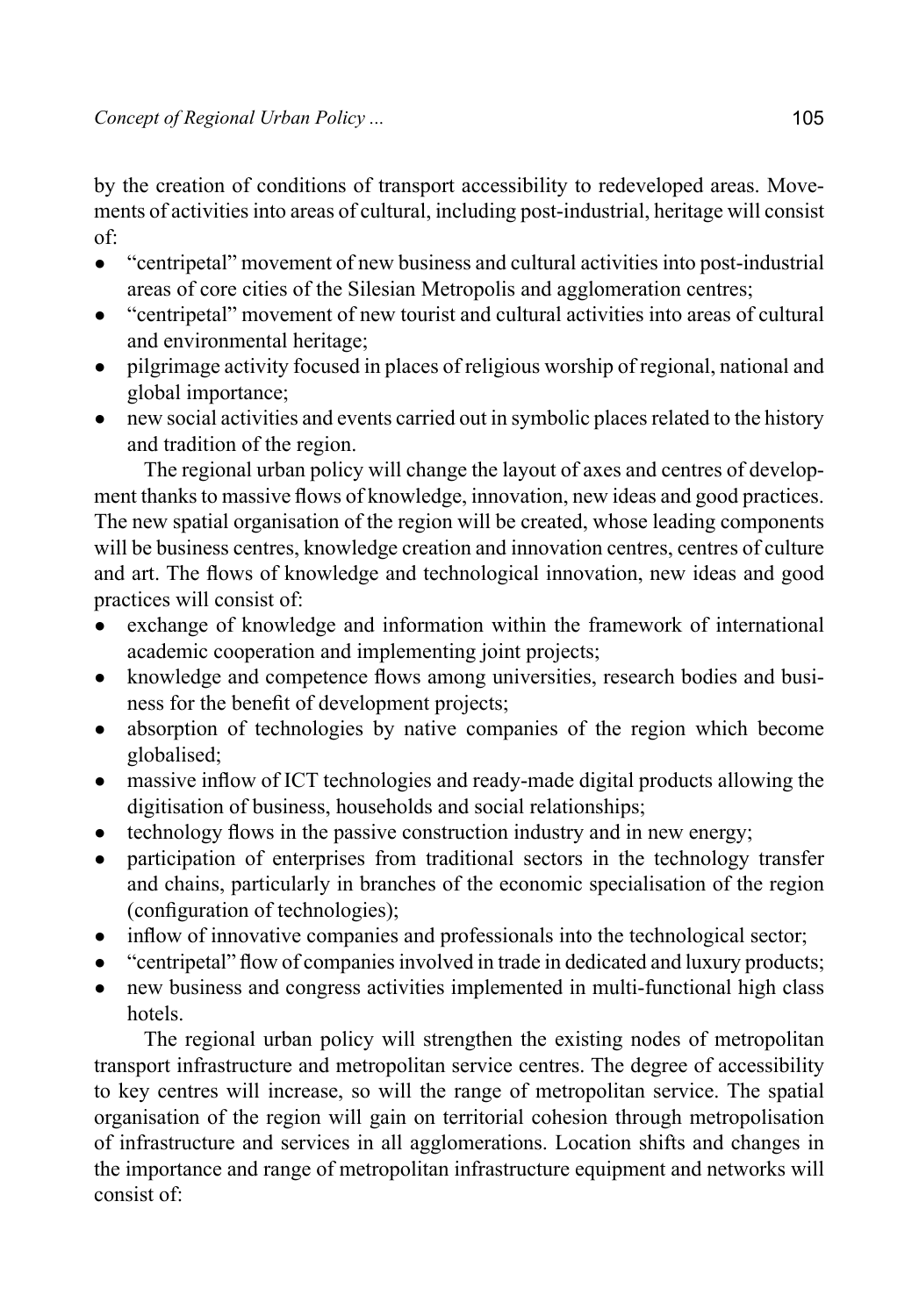- reallocation of public investments geared towards the construction of a new road framework of urban agglomerations;
- reconstruction of nodes along major road routes of urban areas in the region which changes traffic flows;
- concentration of business and financial service infrastructure in city centres and at exits of central arterial roads with parameters of expressways, in zones of high class office spaces;
- spatial concentration of academic infrastructure in existing university campuses;
- flows of technological innovation modernising municipal infrastructure in areas of the high concentration of population;
- saturation of urban spaces with small hotels, which creates the metropolitan space;
- movement of commercial and entertainment activities within the evolving regional network of multi-functional trade, entertainment and recreation centres on the outskirts of cities;
- flow of health- and recreation-related professional services into the outskirts of cities and agglomerations, to places with high environmental and landscape qualities;
- trade in real estate in enclaves of urban residential development at the meeting point with park and forest spaces;
- trade in real estate related to housing estates, along with trade and service centres on the outskirts of cities and in suburban zones of the Silesian Metropolis and in the Bielsko-Biała, Częstochowa and Rybnik Agglomerations.

As a result of multiple flows, the new spatial organisation of urban areas in the Silesian Voivodeship is gradually evolving. Under the new spatial organisation, we may observe both positive phenomena consisting in management of new or renovated spaces, and negative phenomena regarding mainly dispersion of development and urbanisation pressure on environmentally valuable areas. The urban policy in the region may promote the better spatial organisation of its urban areas provided that already existing events and phenomena are properly recognised.

## **3. Vision of metropolisation and reurbanisation of the Silesian Voivodeship**

A vision of urban development in the Silesian Voivodeship accentuates strongly the metropolisation dimension of the processes of urbanisation taking place in all agglomerations in the region. A central place in the processes of metropolisation is occupied by the Silesian Metropolis, which as early as today is able to run the processes of metropolisation positioning it as a metropolitan area of national importance. The processes of metropolisation of the Silesian Metropolis are conducive to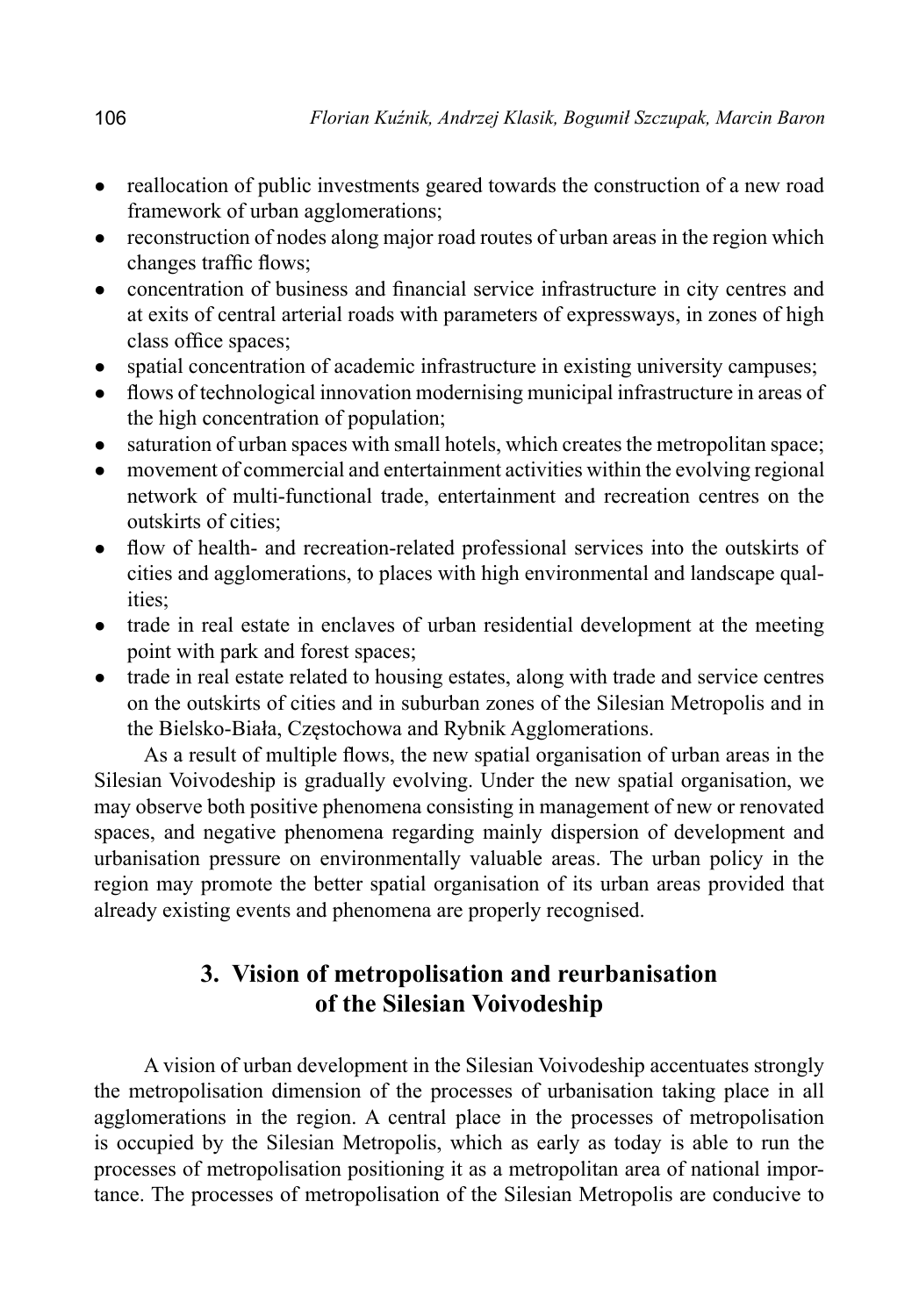strengthening metropolisation of other three urban agglomerations of the region. The vision of metropolisation of urban areas in the Silesian Voivodeship is the vision of the voivodeship as a metropolitan region. Metropolisation becomes an important factor in development of local centres of the region as well. To metropolisation of urban areas of the Silesian Voivodeship their reurbanisation is related. Reurbanisation, including redevelopment, is treated as a prerequisite and a factor supporting metropolisation. The opening of the region to metropolitanity requires a well-thought path of reurbanisation programmed from the level of the voivodeship self-government.

The multi-dimensional vision of metropolisation and reurbanisation of the Silesian Voivodeship is formed by:

- high-value areas,
- activities with the high innovation potential
- processes strengthening urban development.

Within each dimension, we may distinguish the following components: cultural heritage, infrastructure, economic structure and smart development. The vision of urban development of the Silesian Voivodeship in terms of spaces, activities and processes reflects three model approaches of the urban policy in the region. The vision components correspond to the individual quarters of the matrix in all three approaches; *i.e.* process-based, potential-based and flow-based. The developed record of the vision of metropolisation and reurbanisation of the Silesian Voivodeship is shown in Table 1. A desirable, final "product" of the urban policy of the region should be new and/or redeveloped metropolitan spaces and, consequently, the new spatial organisation of urban areas. It requires imagination as for new activities which are worthy and may be installed in spaces of the urban areas of the voivodeship and new processes that will need to be controlled within the framework of various development-oriented activities.

## **4. Strategic objectives and priorities and policy principles and rules**

As a result of carrying out the above-described methodological and study procedure, the strategic objectives and priorities (of the regional urban policy of the Silesian Voivodeship) and policy principles and rules have been formulated. A basis for the formulation of the strategic objectives and strategic priorities were:

- challenges and
- vision of metropolisation and reurbanisation of the Silesian Voivodeship,

derived from the three-element model of the regional urban policy. The layout of the strategic objectives and priorities has been shown in Tab. 2.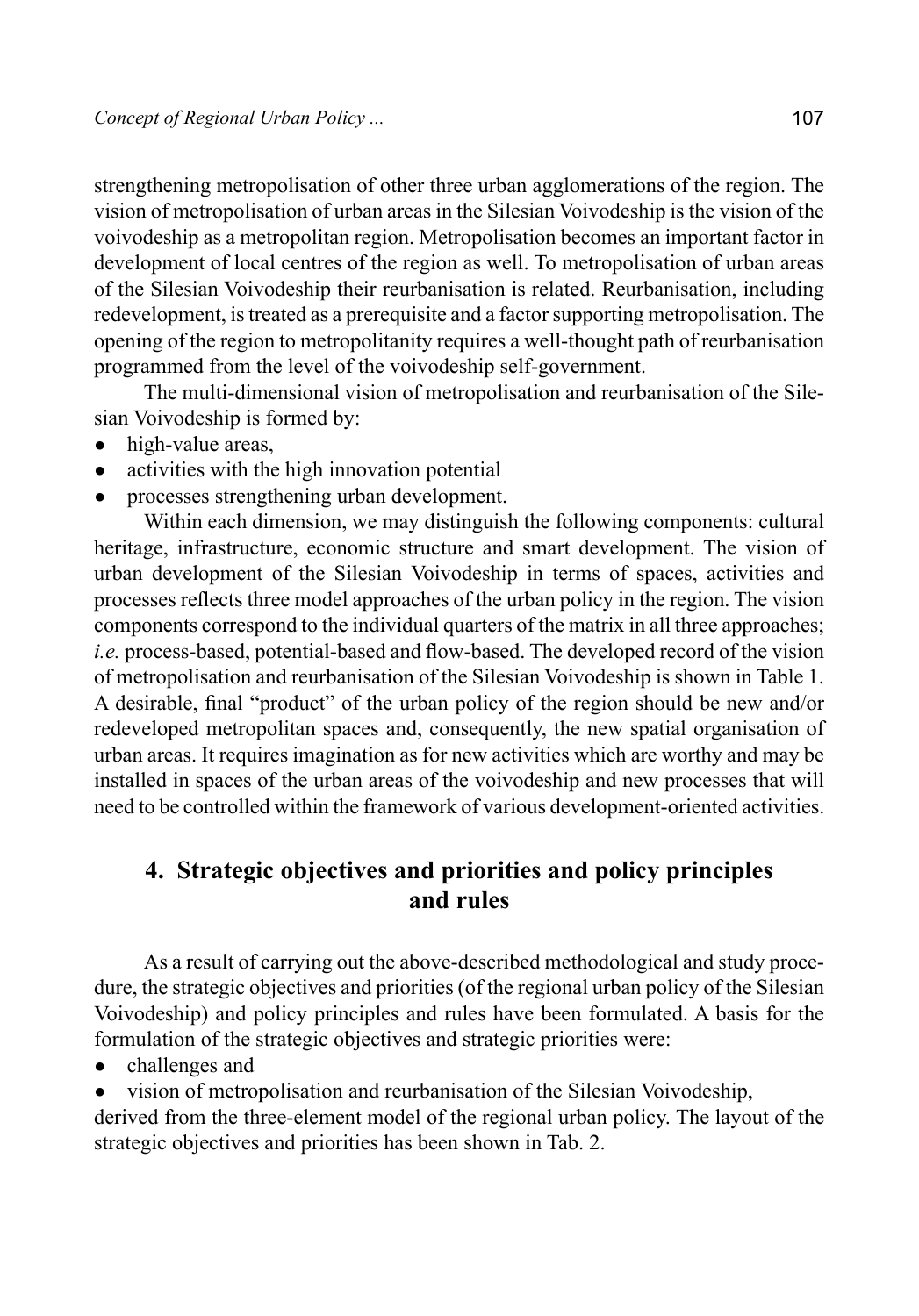| г<br>ı |
|--------|
|        |
|        |
|        |

Vision of metropolisation and reurbanisation of the Silesian Voivodeship Vision of metropolisation and reurbanisation of the Silesian Voivodeship

| components<br>Vision  | High-value spaces                                                                                                                                                                                                                                                                                                                                                                              | Activities with the high innovation potential                                                                                                                                                                                                                                                                                                                                                                                                                                                                                                                                                                                                                 | Processes strengthening the urban development                                                                                                                                                                                                                                                                                                                                                                                                                                                                                                                                                                                                                 |
|-----------------------|------------------------------------------------------------------------------------------------------------------------------------------------------------------------------------------------------------------------------------------------------------------------------------------------------------------------------------------------------------------------------------------------|---------------------------------------------------------------------------------------------------------------------------------------------------------------------------------------------------------------------------------------------------------------------------------------------------------------------------------------------------------------------------------------------------------------------------------------------------------------------------------------------------------------------------------------------------------------------------------------------------------------------------------------------------------------|---------------------------------------------------------------------------------------------------------------------------------------------------------------------------------------------------------------------------------------------------------------------------------------------------------------------------------------------------------------------------------------------------------------------------------------------------------------------------------------------------------------------------------------------------------------------------------------------------------------------------------------------------------------|
| Economic<br>structure | - spaces of the restructured industry,<br>- new spaces and industrial zones of global<br>companies,<br>- large-scale retail spaces,<br>- territorial groups of enterprises/clusters,<br>- spaces of logistic centres,<br>- office spaces, spaces<br>With regard to the economic structure, the<br>vision of metropolisation of the Silesian<br>Voivodeship, in spatial terms is co-created by: | enterprises of the real estate market and<br>international commercial and distribution<br>of the Silesian Voivodeship with regard to the<br>In activity terms, the vision of metropolisation<br>international business within the KSEZ,<br>companies oriented towards the global<br>sector of advanced business services,<br>groupings of national companies and<br>groupings of the automotive industry<br>- traditional industries of international<br>companies and logistic companies,<br>economic structure is determined by:<br>including financial services,<br>of the property sector.<br>competitiveness,<br>market,<br>$\mathbf{I}$<br>$\mathbf{I}$ | investment and location processes carried<br>internationalisation of the economy of the<br>increasing in the saturation of urbanised<br>- territorialisation of large enterprises and<br>reconstruction of the economic structure and<br>strengthening the vitality of urban areas are:<br>technological restructuring of traditional<br>expanding the economic fabric of the<br>The key processes, concentrated on the<br>areas in the region with enterprises<br>providing professional services,<br>out by the property sector.<br>region; new value chains,<br>Silesian Voivodeship,<br>industries,<br>Ī<br>$\mathbf I$<br>$\mathbf{I}$<br>$\overline{1}$ |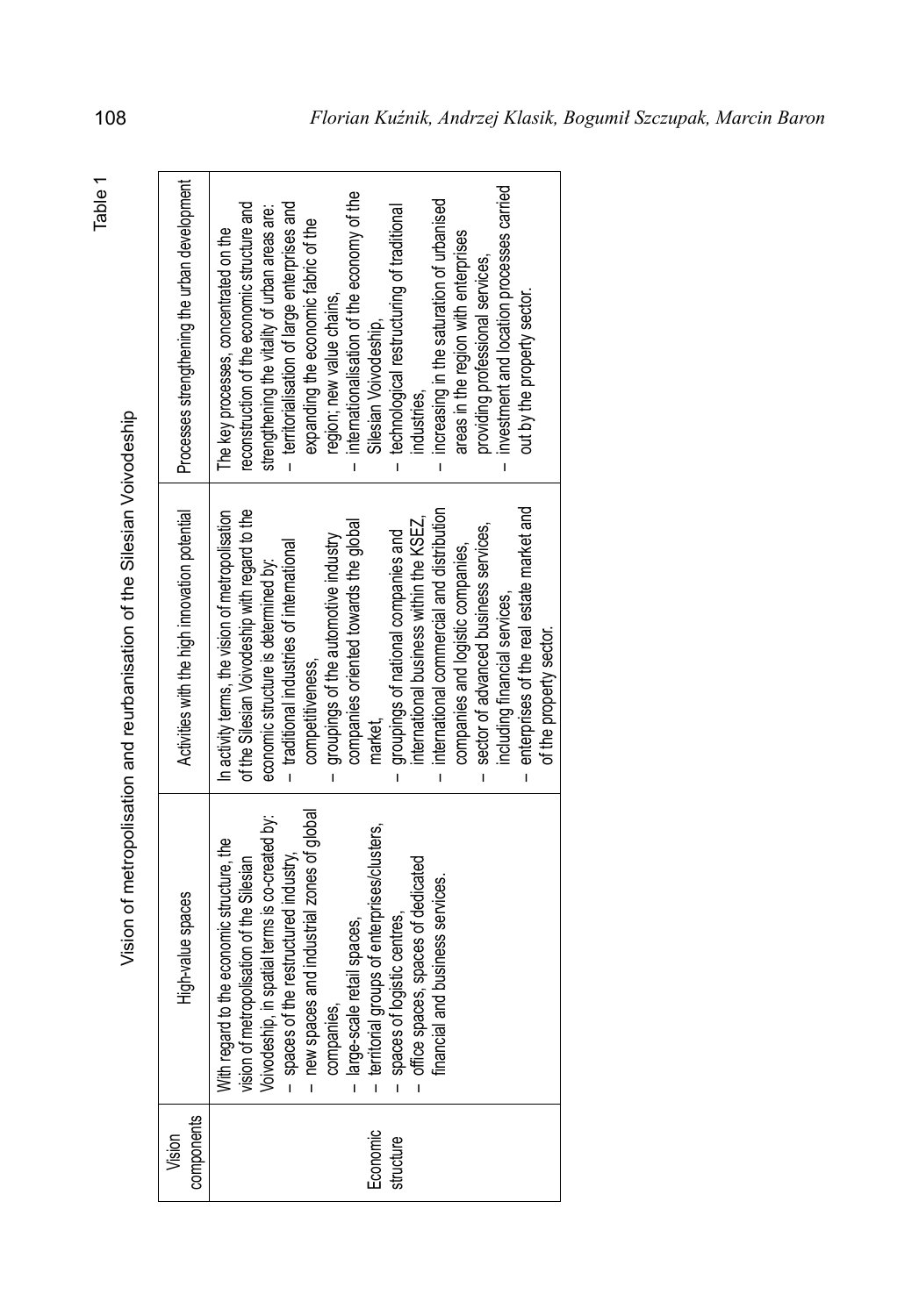| Processes strengthening the urban development | urban districts, combined with the creation<br>- reconstruction of city centres and creation<br>heritage as integral components of urban<br>The key processes, concentrated on the area<br>granting cultural, recreational and tourist<br>redevelopment of historic complexes of<br>of central functions in central districts,<br>redevelopment of spaces of religious<br>of cultural heritage and strengthening the<br>functions to post-industrial facilities,<br>of a network of public spaces,<br>vitality of urban areas are:<br>spaces.<br>$\mathbf{I}$<br>I.<br>$\mathbf{I}$              | incubating technological entrepreneurship<br>- new generation of industrial enterprises,<br>- commercialisation of intellectual property,<br>development and strengthening the vitality of<br>academic sector and local government<br>diversification of the economic base of<br>The key processes, concentrated on smart<br>integration of innovation ecosystems,<br>industrial and post-industrial cities,<br>networking business cooperation,<br>re-creation of urban spaces.<br>urban areas are:<br>units,<br>$\mathbf{I}$<br>$\mathbf{I}$<br>Ī<br>$\mathbf{I}$<br>$\mathbf{I}$                                                                                                        |
|-----------------------------------------------|--------------------------------------------------------------------------------------------------------------------------------------------------------------------------------------------------------------------------------------------------------------------------------------------------------------------------------------------------------------------------------------------------------------------------------------------------------------------------------------------------------------------------------------------------------------------------------------------------|--------------------------------------------------------------------------------------------------------------------------------------------------------------------------------------------------------------------------------------------------------------------------------------------------------------------------------------------------------------------------------------------------------------------------------------------------------------------------------------------------------------------------------------------------------------------------------------------------------------------------------------------------------------------------------------------|
| Activities with the high innovation potential | In activity terms, the vision of metropolisation of<br>traditions of architectural and art culture of<br>large artistic events referring to the history<br>the Silesian Voivodeship with regard to cultural<br>activities in objects and spaces of cultural<br>design based on the achievements and<br>clusters of small innovative companies<br>combining the cultural and economic<br>musical activity inspired by cultural<br>and culture of the region<br>heritage of the region,<br>heritage is determined by<br>the region,<br>heritage.<br>$\overline{1}$<br>$\mathbf{I}$<br>$\mathbf{I}$ | In activity terms, the vision of metropolisation of<br>creative industries stemming from culture,<br>the Silesian Voivodeship with regard to smart<br>technologies and products of dedicated<br>stents, artificial organs, stem cells and<br>technology companies of the energy<br>medical services - medical robotics,<br>entrepreneurship of the technology<br>prosumer energy in urban areas,<br>innovative companies preparing<br>intellectual economic activity<br>industry of tourism products.<br>development is determined by:<br>industrial designing,<br>transter,<br>sector,<br>other,<br>$\overline{1}$<br>$\mathbf{I}$<br>$\mathbf{I}$<br>$\overline{1}$<br>$\mathbf{I}$<br>L |
| High-value spaces                             | al terms, the vision of metropolisation of<br>-industrial heritage spaces; icons of<br>ice buildings) with the high historic<br>plexes of districts (residential and<br>the Silesian Voivodeship is co-created by:<br>- historic city centres, palace and park<br>complexes, villas, complexes of<br>townhouses,<br>itectural and urban value,<br>strial architecture,<br>ed spaces.<br>com<br><b>Sacre</b><br>In spatia<br>servi<br>$\ddot{a}$<br>arch<br>post<br>$\mathbf{I}$<br>$\mathbf{I}$                                                                                                  | With regard to smart development, the vision of<br>ces/zones of culture, including the use<br>es of health services - large hospital,<br>metropolisation of the Silesian Voivodeship, in<br>ersity spaces, scientific centres and<br>incubators as well as fair and exhibition<br>arch and development centres,<br>bilitation and spa complexes,<br>- spaces of technology parks and<br>spatial terms, is co-created by<br>ost-industrial heritage<br>spaces,<br>universit<br>rese<br>spac<br>rehal<br>ک<br>b<br>spac<br>$\mathbf{I}$<br>Ï<br>Ī                                                                                                                                            |
| components<br>Vision                          | Cultural<br>heritage                                                                                                                                                                                                                                                                                                                                                                                                                                                                                                                                                                             | Smart<br>develop-<br>ment                                                                                                                                                                                                                                                                                                                                                                                                                                                                                                                                                                                                                                                                  |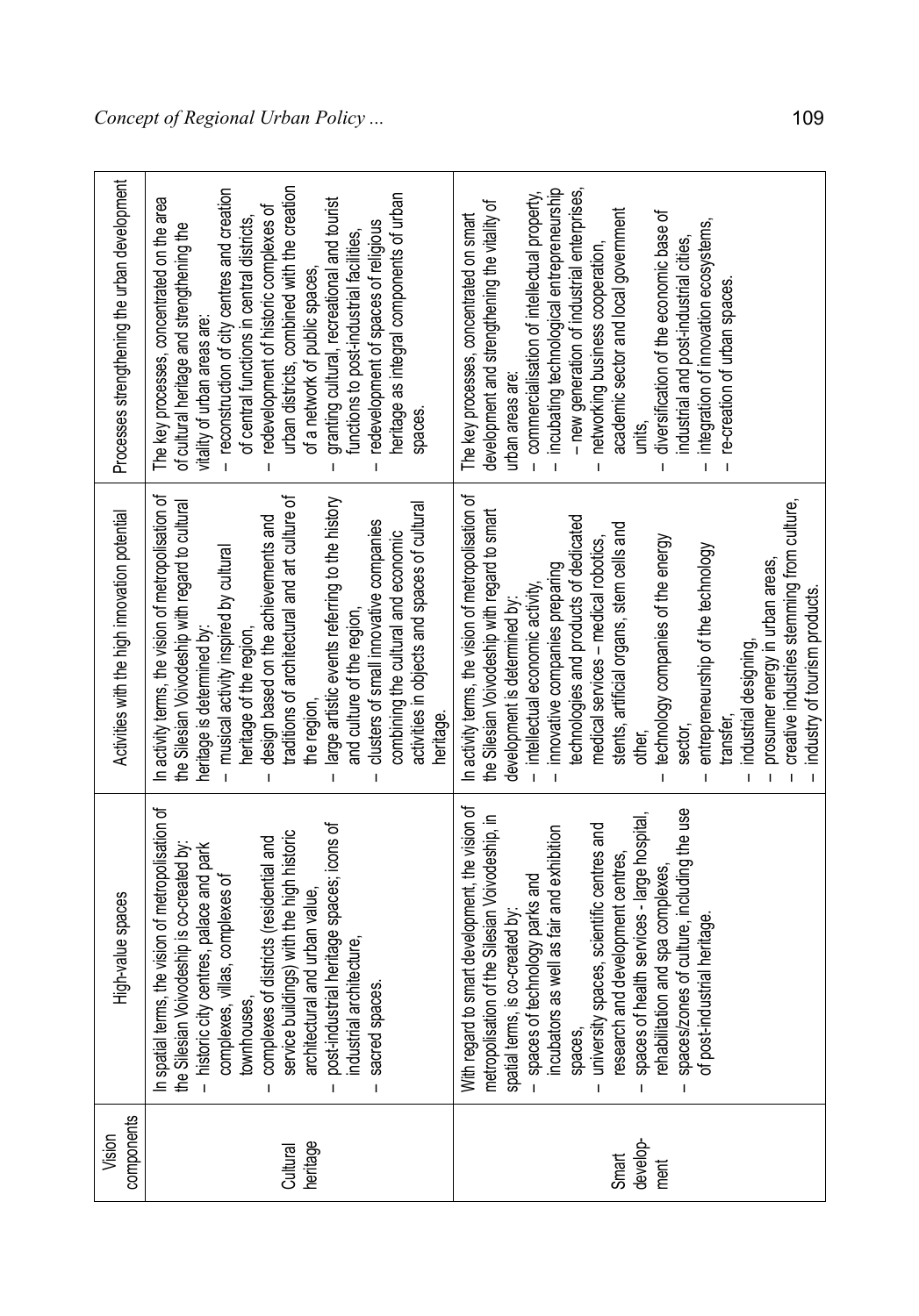| components<br>Vision | High-value spaces                                                                                                                                                                                                                                                                                                                                                                                                                                                                                                                                                                                                                                                                                                                                                                                                                                                                                                                                                                                                                                                                                                                                                                     | Activities with the high innovation potential                                                                                                                                                                                                                                                                                                                                                                                                                                                                                                                                                                                                                                                                                                                                                                                                                                          | Processes strengthening the urban development                                                                                                                                                                                                                                                                                                                                                                                                                                                                                                                                                                                                                                                                                                                                                                                                                                                                                                                                       |
|----------------------|---------------------------------------------------------------------------------------------------------------------------------------------------------------------------------------------------------------------------------------------------------------------------------------------------------------------------------------------------------------------------------------------------------------------------------------------------------------------------------------------------------------------------------------------------------------------------------------------------------------------------------------------------------------------------------------------------------------------------------------------------------------------------------------------------------------------------------------------------------------------------------------------------------------------------------------------------------------------------------------------------------------------------------------------------------------------------------------------------------------------------------------------------------------------------------------|----------------------------------------------------------------------------------------------------------------------------------------------------------------------------------------------------------------------------------------------------------------------------------------------------------------------------------------------------------------------------------------------------------------------------------------------------------------------------------------------------------------------------------------------------------------------------------------------------------------------------------------------------------------------------------------------------------------------------------------------------------------------------------------------------------------------------------------------------------------------------------------|-------------------------------------------------------------------------------------------------------------------------------------------------------------------------------------------------------------------------------------------------------------------------------------------------------------------------------------------------------------------------------------------------------------------------------------------------------------------------------------------------------------------------------------------------------------------------------------------------------------------------------------------------------------------------------------------------------------------------------------------------------------------------------------------------------------------------------------------------------------------------------------------------------------------------------------------------------------------------------------|
| Infrastruc-<br>ture  | tourist attractiveness of the region: Bielsko<br>railways, city bypasses and agglomeration<br>parks, linear parks in ecological corridors,<br>functional park spaces, of supralocal<br>lisation of the Silesian Voivodeship, in<br>nd nodes and facilities of transport -<br>surrounding the airport in Pyrzowice and<br>its connection to the main centres, local<br>rail, road, water and air – infrastructure,<br>including, first and foremost, the spaces<br>- Cieszyn, Bielsko Biała - Zywiec,<br>metropolitan centres, including Kraków,<br>transport spaces allowing to exploit the<br>airports, Sośnica A1-A4 highway node,<br>transport spaces providing the high<br>spaces of new energy (RES) - energy<br>mobility within urban agglomerations<br>- integrated transfer nodes, fast urban<br>- spaces of high location attractiveness<br>importance – Silesia Park, landscape<br>ard to infrastructure, the vision of<br>etums and botanical gardens<br>ringroads and connectivity to other<br>spatial terms, is co-created by:<br>islands and platforms,<br>metropol<br>With rega<br>Biała<br>$-$ multifi<br>arbor<br>aroun<br>eťc.<br>$\mathbf{I}$<br>Ĺ<br>$\mathbf{I}$ | the hospitality sector, office and residential<br>services of the environmental assessment<br>transport, energy and other infrastructure,<br>scientific and educational activities for the<br>tourist and recreational activities together<br>preservation of biodiversity in the region.<br>In activity terms, the vision of metropolisation<br>low-carbon, sustainable public transport<br>development activities oriented towards<br>of innovative technological solutions in<br>technology companies of new energy,<br>of the Silesian Voivodeship with regard to<br>commercial centres, business parks<br>services guaranteeing the launch of<br>- logistic centres and distribution and<br>with logistic service of tourist traffic.<br>spaces in new business areas.<br>innovative transport projects.<br>infrastructure is determined by:<br>systems<br>т<br>L<br>I.<br>т<br>T | Częstochowa and Rybnik, along with local<br>Częstochowa and Rybnik, along with local<br>infrastructure of the urbanised areas with<br>redevelopment of urban public spaces in<br>development of activity in recreation and<br>infrastructure and strengthening the vitality of<br>the highest concentration of population,<br>connection with the development of the<br>technological reconstruction of energy<br>redevelopment of railway lines along<br>of the processes of urbanisation and<br>with their adaptation to the intensity<br>the Silesian Metropolis and urban<br>the Silesian Metropolis and urban<br>- expansion of the road skeleton of<br>agglomerations of Bielsko-Biała,<br>The key processes, concentrated on<br>agglomerations of Bielsko-Biała.<br>environmental infrastructure of<br>technological reconstruction of<br>metropolitan transport system<br>urban areas are<br>tourism.<br>centres<br>centres<br>$\mathbf{I}$<br>$\mathbf{I}$<br>$\mathbf{I}$ |
|                      | Source: Own elaboration based on the results of workshop works with the Steering committee and the working group for the concept of the regional urban policy of the Silesian                                                                                                                                                                                                                                                                                                                                                                                                                                                                                                                                                                                                                                                                                                                                                                                                                                                                                                                                                                                                         |                                                                                                                                                                                                                                                                                                                                                                                                                                                                                                                                                                                                                                                                                                                                                                                                                                                                                        |                                                                                                                                                                                                                                                                                                                                                                                                                                                                                                                                                                                                                                                                                                                                                                                                                                                                                                                                                                                     |

Voivodeship carried out in 2014. Voivodeship carried out in 2014.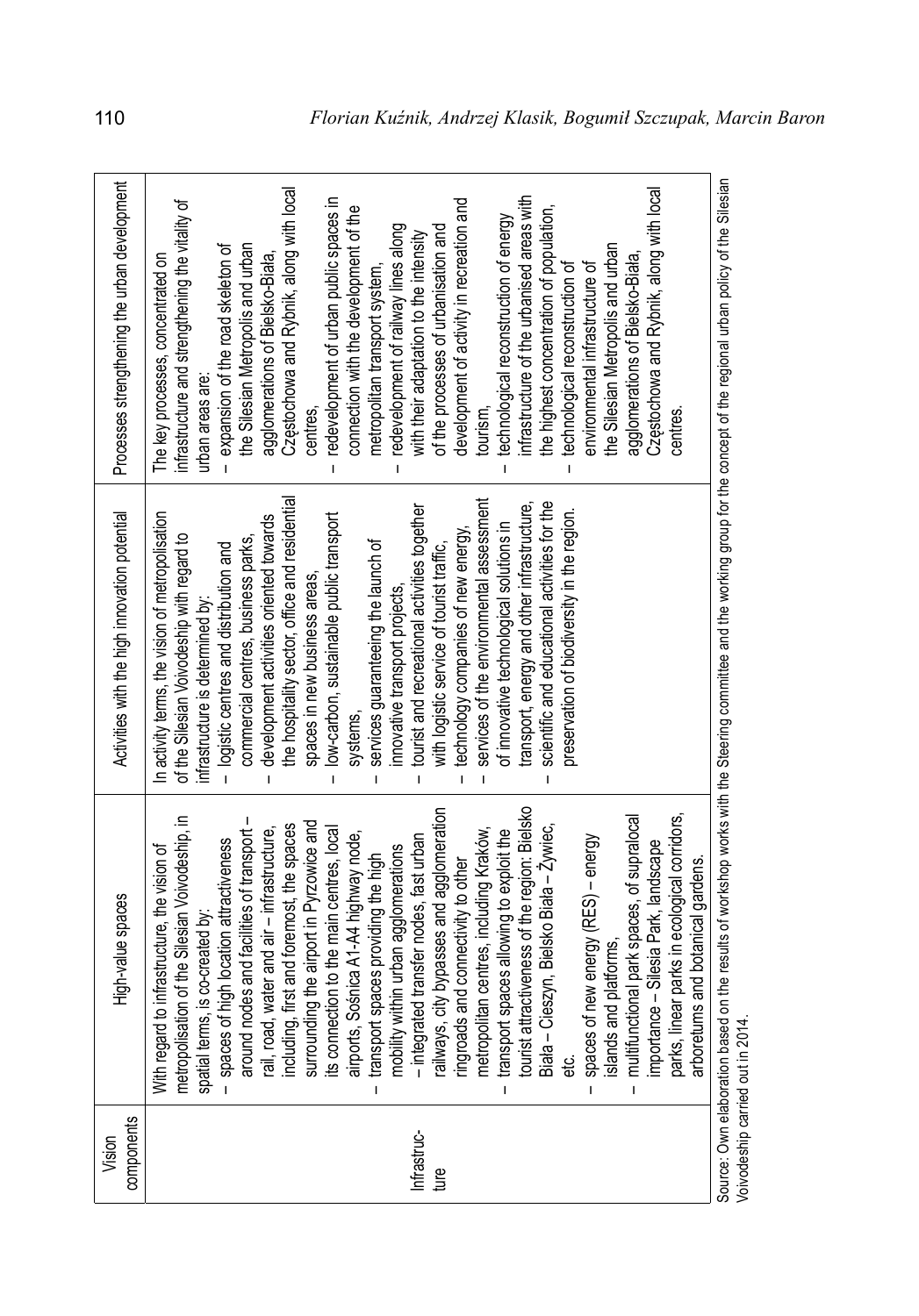#### Layout of the strategic objectives and priorities of the regional urban policy of the Silesian Voivodeship

| Strategic objectives of the regional urban policy                                                                                                                              | Metropolisation and reurbanisation as a basis<br>for the identification of the priorities<br>of the regional urban policy                               |
|--------------------------------------------------------------------------------------------------------------------------------------------------------------------------------|---------------------------------------------------------------------------------------------------------------------------------------------------------|
| Strategic objective 1. Advanced recomposition of<br>traditional economic and spatial structures of the Silesian<br>Voivodeship increasing the vitality and social mobility.    | Strategic priority 1. Specialised and superior service<br>zones increasing the value of recomposed spaces.                                              |
| Strategic objective 2. New development path for urban<br>areas of the Silesian Voivodeship making creative use of<br>cultural and post-industrial heritage of the voivodeship. | Strategic priority 2. Multi-functional "parks" of cultural and<br>post-industrial heritage along with new architecture and<br>urban-planning solutions. |
| Strategic objective 3. New development path for<br>urban areas of the Silesian Voivodeship formed by the<br>integration of science, culture, technology and business.          | Strategic priority 3. Smart urban districts.                                                                                                            |
| Strategic objective 4. Advanced processes of<br>metropolisation in the Silesian Voivodeship strengthened<br>by modern infrastructure.                                          | Strategic priority 4. Urbanisation zones integrated with<br>metropolitan infrastructure.                                                                |

Source: Own elaboration (tables 2 and 3).

The strategic objectives have been decomposed into the operational objectives. To the strategic objectives, the strategic rules have been assigned. On the other hand, to the operational purposes, the operational rules of pursuing the policy have been assigned (Tab. 3). These provisions shall respect the principles of the national urban policy, in particular the principle of the integrated territorial approach.

Table 3

Objectives, principles and rules of pursuing the regional urban policy of the Silesian Voivodeship

| Policy objectives                                                                                                                                                           | Strategic principles and operational rules<br>of pursuing the policy                                                                                                   |
|-----------------------------------------------------------------------------------------------------------------------------------------------------------------------------|------------------------------------------------------------------------------------------------------------------------------------------------------------------------|
| Strategic objective 1. Advanced recomposition of<br>traditional economic and spatial structures of the Silesian<br>Voivodeship increasing the vitality and social mobility. | The principle of strategic multi-domain partnership of<br>organisation of sectors: public, private, and civil.                                                         |
| Operational objective 1.1. Large regenerated post-<br>industrial areas and areas recovered after removing<br>industrial waste.                                              | The rule of the concentration of activities on "sensitive"<br>zones".                                                                                                  |
| Operational objective 1.2. Completely reconstructed and<br>renovated substandard housing complexes and estates.                                                             | The rule of concentration of redevelopment activities<br>on large degraded areas of the metropolis and urban<br>agglomerations in the region along with local centres. |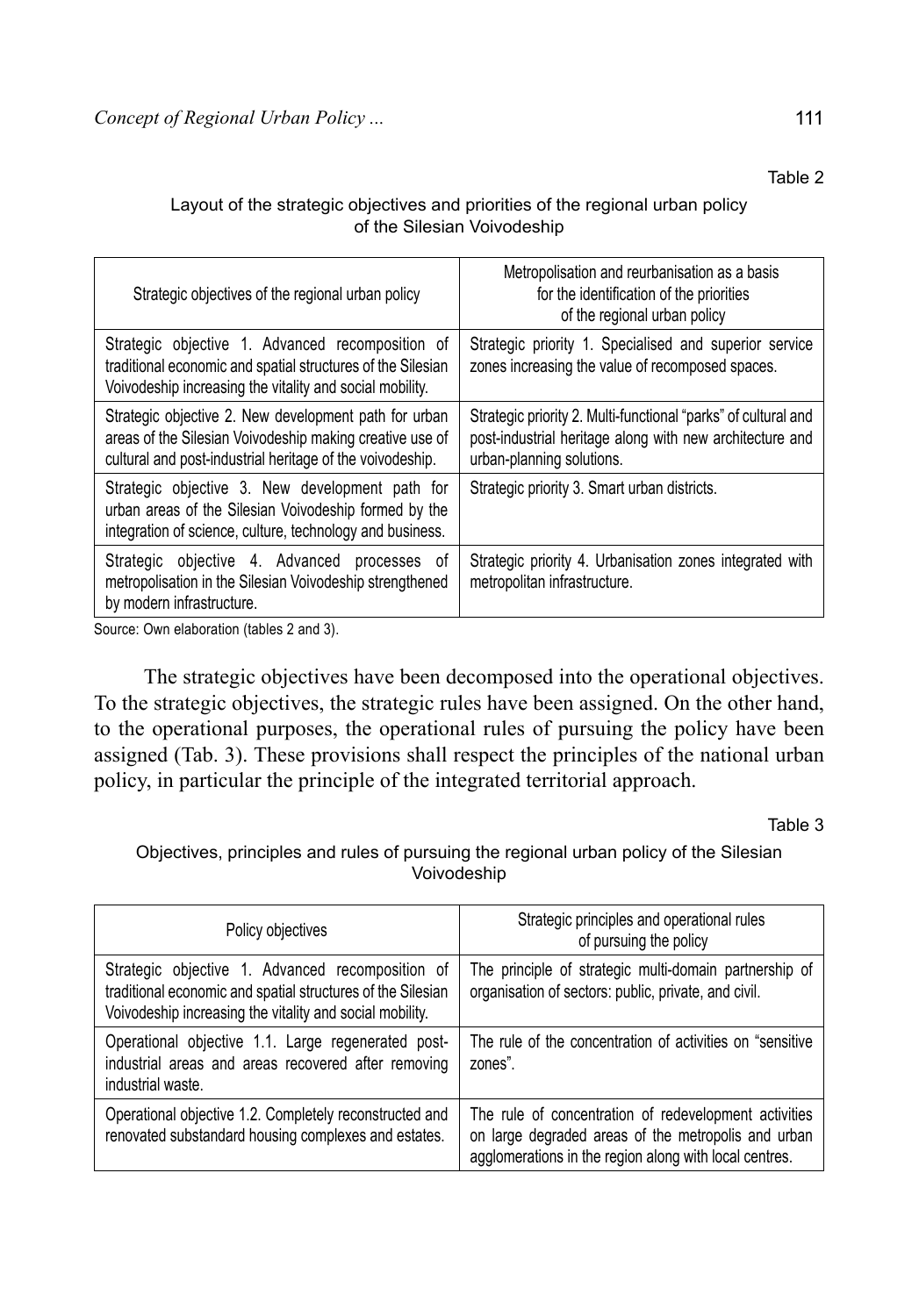| Policy objectives                                                                                                                                                     | Strategic principles and operational rules<br>of pursuing the policy                                                                                                           |
|-----------------------------------------------------------------------------------------------------------------------------------------------------------------------|--------------------------------------------------------------------------------------------------------------------------------------------------------------------------------|
| Strategic objective 2. New development path for urban                                                                                                                 | The principle of strategic cooperation of territorial self-                                                                                                                    |
| areas of the Silesian Voivodeship making creative use of                                                                                                              | governments and the diversity of institutional solutions                                                                                                                       |
| cultural and post-industrial heritage of the voivodeship.                                                                                                             | with participation of social and business partners.                                                                                                                            |
| Operational objective 2.1. New activities in the spaces of                                                                                                            | The rule of shaping the metropolitan identity of the                                                                                                                           |
| cultural heritage of the Silesian Voivodeship.                                                                                                                        | voivodeship.                                                                                                                                                                   |
| Operational objective 2.2. New activities in the post-                                                                                                                | The rule of the functional diversity in the use of cultural                                                                                                                    |
| industrial spaces of the Silesian Voivodeship.                                                                                                                        | heritage of the voivodeship.                                                                                                                                                   |
| Strategic objective 3. New development path for<br>urban areas of the Silesian Voivodeship formed by the<br>integration of science, culture, technology and business. | The principle of strategic multi-domain partnership of:<br>public, private, and civil sectors                                                                                  |
| Operational objective 3.1. Advanced metropolisation<br>in the spaces of urban agglomerations in the Silesian<br>Voivodeship.                                          | The rule of specialisation of centres and functional areas<br>of cities as part of smart specialisations of the voivodeship.                                                   |
| Operational objective 3.2. Smart specialisations of the                                                                                                               | The rule of the multi-dimensional urban resistance to                                                                                                                          |
| Silesian economy developed in nodes and clusters.                                                                                                                     | threats and crises.                                                                                                                                                            |
| Strategic objective 4. Advanced processes<br>of<br>metropolisation in the Silesian Voivodeship strengthened<br>by modern infrastructure.                              | The principle of strategic cooperation of territorial self-<br>governments and the diversity of institutional solutions<br>with participation of social and business partners. |
| Operational objective 4.1. High attractiveness of central                                                                                                             | The rule of the cohesion of metropolitan region                                                                                                                                |
| urban areas of the Silesian Voivodeship.                                                                                                                              | infrastructure.                                                                                                                                                                |
| Operational objective 4.2. Location zones of the                                                                                                                      | The rule of the spatial concentration of technological                                                                                                                         |
| technological sector and innovative SMEs on nodes of                                                                                                                  | sector enterprises and innovative SMEs, in accordance                                                                                                                          |
| metropolitan infrastructure.                                                                                                                                          | with smart specialisation of the voivodeship.                                                                                                                                  |

## **5. Recommendations on the implementation of the policy**

The methodological steps presented in the previous parts allowed, as part of work with opinion leaders engaged by the self-government of the Silesian Voivodeship, to create a conceptual framework of the regional urban policy of the Silesian Voivodeship. The crowning of this procedure is the formulation of the implementation recommendations. Bearing in mind the results of the work, it is proposed to implement the regional urban policy of the Silesian Voivodeship using two programmes, namely:

- regional programme of reurbanisation,
- regional programme of metropolisation.

Both programmes fit the strategic priorities of the urban policy of the Silesian Voivodeship.

The regional programme of metropolisation focuses on future international economic specialisation of the voivodeship, the germ of which are smart specialisations designated in the *Regional innovation strategy*. International, smart specialisation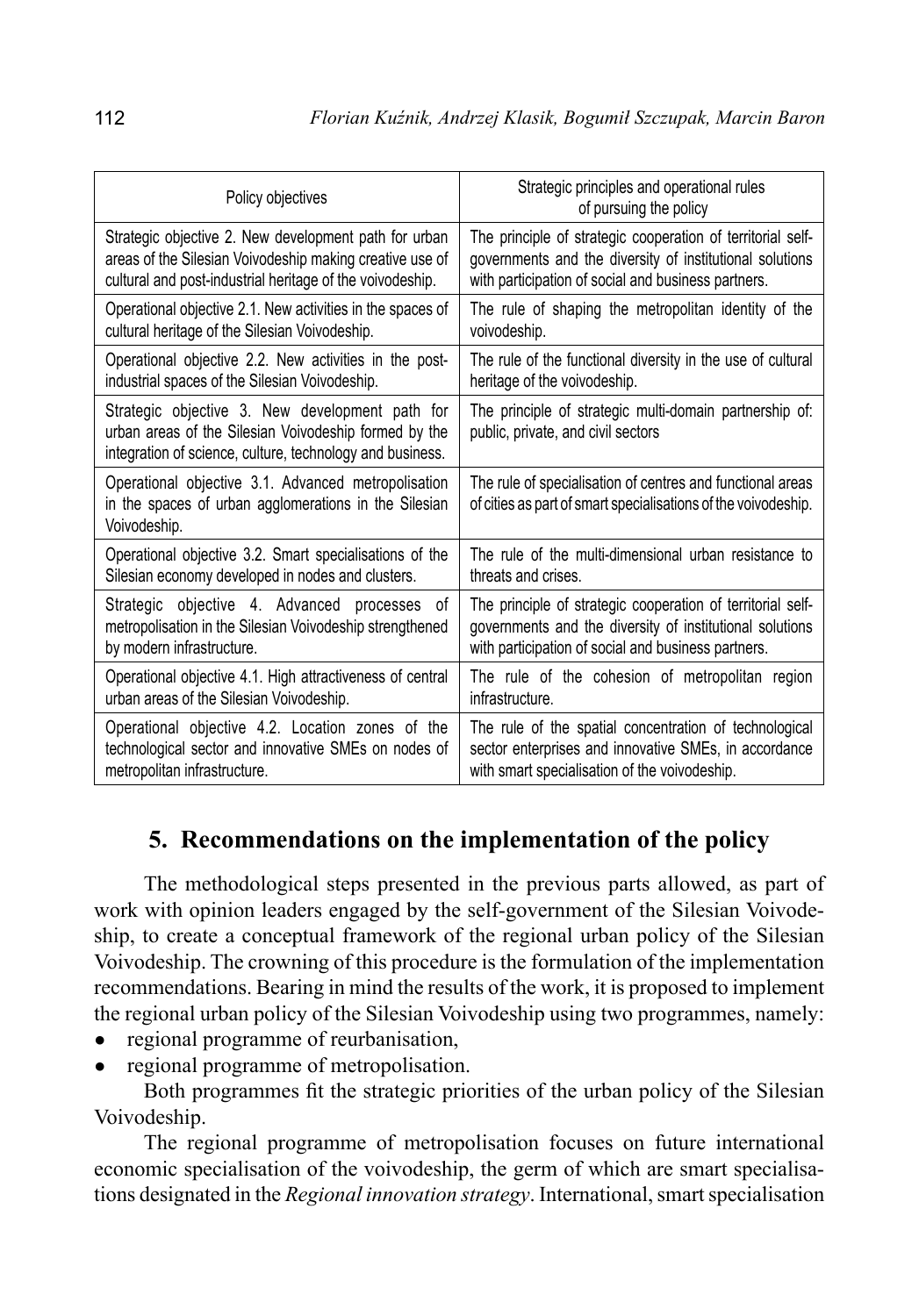of the region corresponds in the urban dimension to metropolisation of the region based on the potentials of the Silesian Metropolis and urban agglomerations of the region. International specialisation builds the position of the voivodeship economy and launches the processes of metropolisation in core cities of the region. In turn, modern infrastructure and spaces adapted to the requirements of the modern knowledge-based economy and the creative economy allow to develop already existing and new metropolitan features of these cities. A key task of the regional programme of metropolisation is to gather and associate strategic projects pursuing the idea of smart and metropolitan development of the region and to prepare mechanisms for generating new smart and metropolisation strategic projects. Smart and metropolitan strategic projects have already been partially revealed and included into the territorial contract for the Silesian Voivodeship and into the regional operational programme 2014-2020.

The regional programme of reurbanisation of urban areas in the Silesian Voivodeship focuses on revitalising strategic urban spaces, mainly central and on revitalising strategic post-industrial areas. The term *strategic spaces/areas* suggests that the point here are places important in terms of urban development but also stresses the importance of the evaluation and selection of revitalisation ideas and projects in the specificity of the Silesian Voivodeship, where the "overhang" of revitalisation issues may overwhelm other important regional issues. Revitalisation in the Silesian Voivodeship is a regional and national issue. The large revitalisation campaign supported by the National Revitalisation Plan may not take place only along the government programme–local self-governments axis. Revitalisation requires the national organisation consisting in:

- taking into account the regional and agglomeration scale as well as the spatial continuity of redeveloped areas across the city boundaries,
- subordinating revitalisation to the priorities of the urban policy of the voivodeship.

The presented programmes are interdependent. The core of the programme of reurbanisation is revitalisation, which should be associated with metropolisation and smart development. Great cultural and industrial heritage of the Silesian Voivodeship is good material to build the smart economy and metropolitan functions. Revitalisation may not be reduced only to improving local conditions for the functioning of cities and improving living conditions. It should give a regional effect. The basic task of the regional programme of reurbanisation lies within the area of controlling the processes of revitalisation so as to achieve results in the spatial recomposition of the Silesian Voivodeship as a metropolitan region.

Both regional programmes implementing the urban policy of the Silesian Voivodeship are well supported by the priorities and objectives of the *National urban policy* [2014] and *Concept of spatial management of the country by 2030* [2012]. Their subject-matter is included in many thematic threads of the draft *National urban policy*.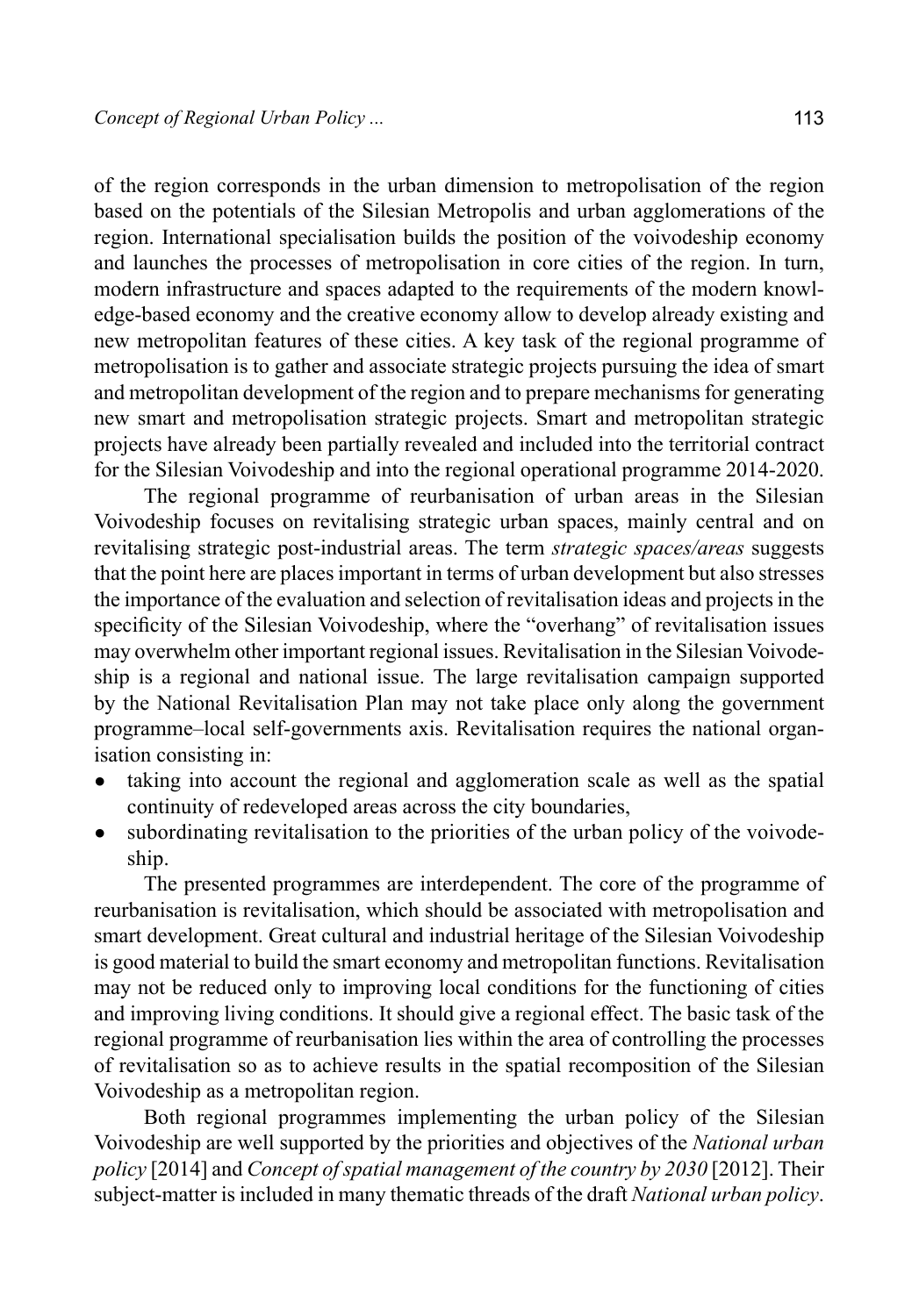In the specificity of the Silesian Voivodeship, both programmes, *i.e.* the programme of metropolisation and the programme of reurbanisation enable the concentration of implementation activities taken at the voivodeship level, focusing cooperation of local government units and establishing partnerships in the priority areas of urban development of the region.

The concept of the regional urban policy initiates building implementation programmes in the form outlined in Annex 1, by:

- setting spatial priorities as places of concentration of public authority intervention;
- selection of types of spaces as potential areas of support by the projects;
- launch of an initiative to generate strategic regional projects and/or bundles of projects integrated spatially (megaprojects);
- formulation of selection criteria for the projects supported by public funds.

### **Conclusion**

The study presented the methodology of procedure geared towards the identification of strategic idea and orientation of voivodeship self-government intervention in urban development of the region. A methodological procedure has been illustrated by an example of its application for the Silesian Voivodeship. Operationally, this concept, under the conditions of the Silesian Voivodeship, is translated into two implementation programmes, *i.e.* regional programme of reurbanisation and the regional programme of metropolisation. For their success, in the regional perspective, it will be essential to launch a package of strategic regional projects. Further activities require dialogue between the voivodeship self-government authorities and local self-governments which will focus on searching for consensus on common investment space and cooperation of gminas for strategic projects under functional urban areas of the voivodeship. Conceptual development of the regional urban policy should be reflected in the procedures related to the implementation of the *Regional operational programme of the Silesian Voivodeship for 2014-2020*. It is also used to update the *Spatial management plan of the Silesian Voivodeship*.

### *Acknowledgements*

*Conceptual and study works related to the presented contents were carried out upon request of the Board of the Silesian Voivodeship in the years 2013-2014.*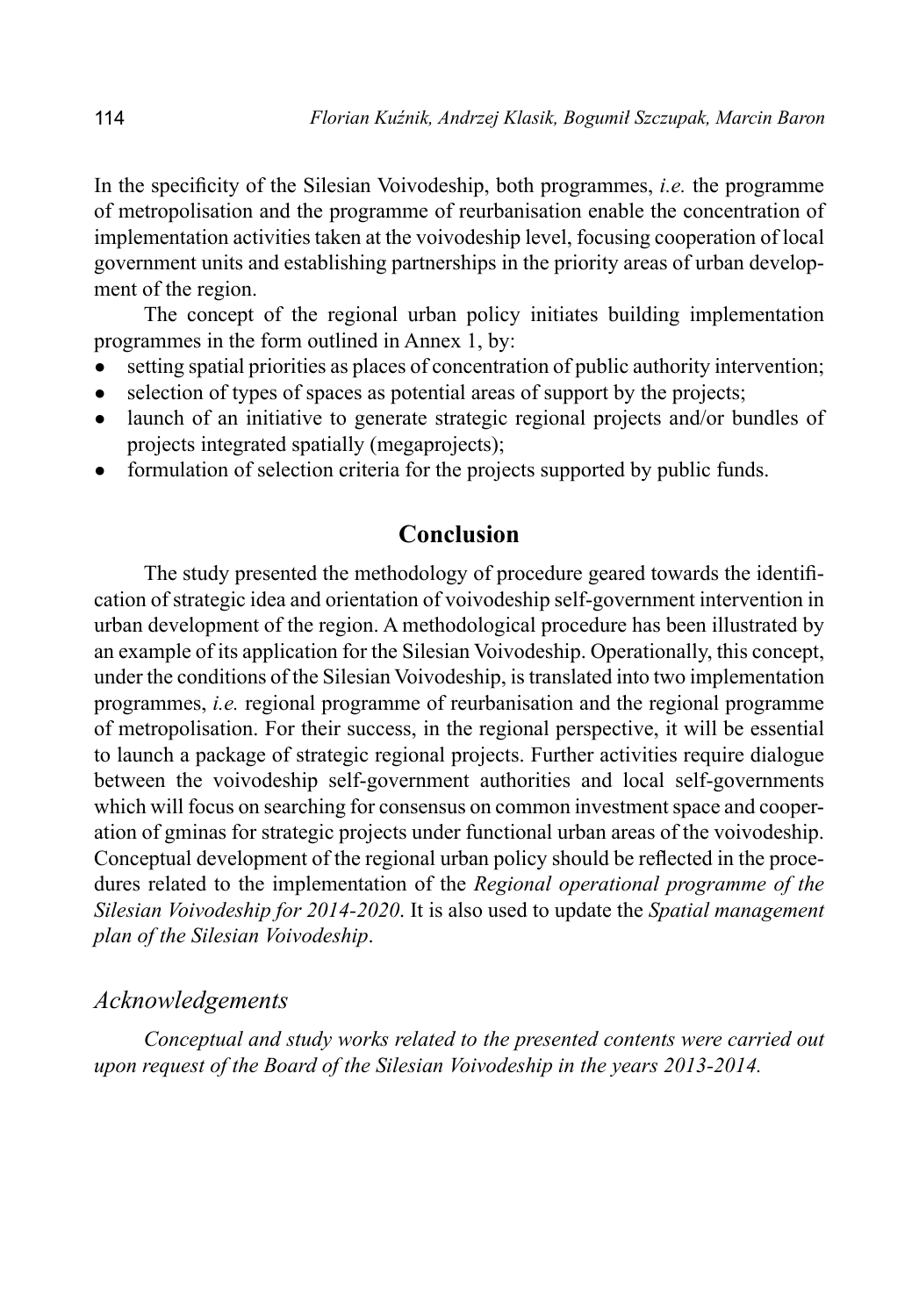#### **References**

*Air Protection Programme for the Zones of the Silesian Voivodeship in which Excessive Levels of Substance Concentrations in the Air Have been Found*, 2009 as amended, Marshal's Office of the Silesian Voivodeship, Katowice.

Barber B. R., 2014, *If Town Mayors Ruled the World.* MUZA Publishing House, Warsaw.

*Cities of Tomorrow. Challenges, visions, solutions,* 2011, European Union.

- *Concept of Spatial Management of the Country 2030,* 2012, MRD, Warsaw.
- *Development Strategy of Southern Poland by 2020,* 2014, Ministry of Infrastructure and Development, Warsaw.
- *Development Strategy of the Silesian Voivodeship 2020+*, 2013, Marshal's Office of the Silesian Voivodeship, Katowice.
- *Development Strategy of the Transport System of the Silesian Voivodeship*, 2014, Marshal'sOffice of the Silesian Voivodeship, Katowice.
- *Leipzig Charter on Sustainable European Cities,* 2007, adopted on the occasion of the informal meeting of the ministers on urban development and territorial cohesion in Leipzig on 24-25 May, 2007.
- *National Urban Policy,* 2014, draft, version I, Ministry of Infrastructure and Development, Warsaw.
- *Place-based Territorially Sensitive and Integrated Approach,* 2013, MRD, Warsaw.
- *Regional Innovation Strategy of the Silesian Voivodeship for 2013-2020*, 2012, Marshal's Office of the Silesian Voivodeship, Katowice.
- *Regional Operational Programme of the Silesian Voivodeship for 2014-2020*, 2014, Marshal's Office of the Silesian Voivodeship, Katowice.
- *Regulation of the European Parliament and of the Council No 1303/2013* of 17 December 2013 laying down common provisions on the European Regional Development Fund, the European Social Fund, the Cohesion Fund, the European Agricultural Fund for Rural Development and the European Maritime and Fisheries Fund and laying down general provisions on the European Regional Development Fund, the European Social Fund, the Cohesion Fund and the European Maritime and Fisheries Fund and repealing Council Regulation (EC) No 1083/2006.
- *Regulation of the European Parliament and of the Council No 1301/2013* of 17 December 2013 on the European Regional Development Fund and on specific provisions concerning the Investment for growth and jobs goal and repealing Regulation (EC) No 1080/2006.
- *Spatial Management Plan of the Silesian Voivodeship*, 2004, Marshal's Office of the Silesian Voivodeship, Katowice.
- *Time To Think Urban*, 2013, UN-HABITAT, 24th Session Governing Council, Nairobi.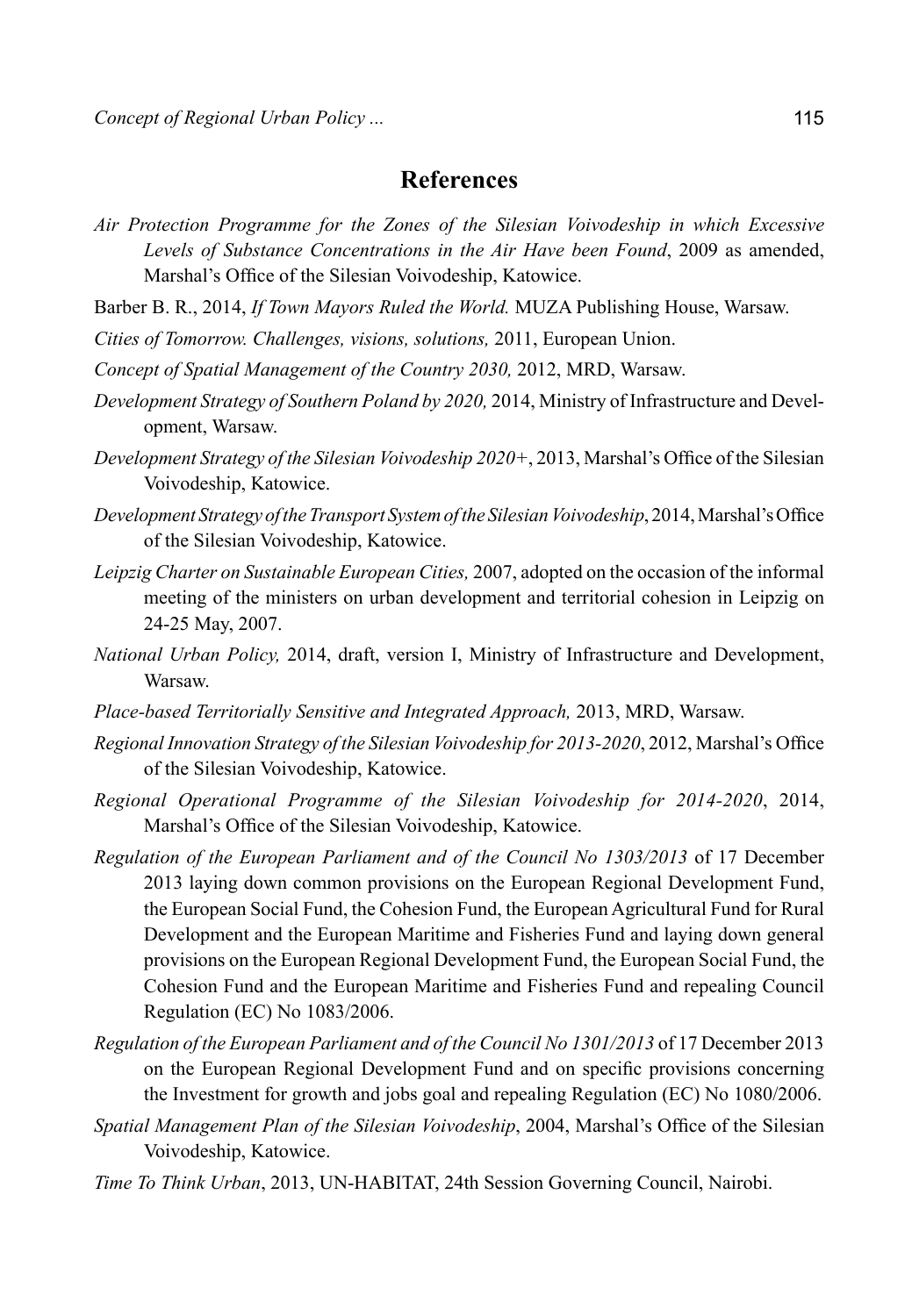|                           | Structure of regional programmes implementing the regional urban policy<br>of the Silesian Voivodeship                                                                                                                                                                                                    |                                                                                                                                                                                                                                                                                                                                                                                     |
|---------------------------|-----------------------------------------------------------------------------------------------------------------------------------------------------------------------------------------------------------------------------------------------------------------------------------------------------------|-------------------------------------------------------------------------------------------------------------------------------------------------------------------------------------------------------------------------------------------------------------------------------------------------------------------------------------------------------------------------------------|
|                           | Regional programme of reurbanisation                                                                                                                                                                                                                                                                      | Regional programme of metropolisation                                                                                                                                                                                                                                                                                                                                               |
| Strategic<br>objectives   | Strategic objective 1. Advanced recomposition of traditional economic<br>and spatial structures of the Silesian Voivodeship increasing the vitality<br>ial mobility<br>and soci                                                                                                                           | Strategic objective 3. New development path for urban areas of the Silesian<br>Voivodeship formed by the integration of science, culture, technology and<br>business.                                                                                                                                                                                                               |
| Operational<br>objectives | Operational objective 1.1. Large regenerated post-industrial areas and<br>areas recovered after removing industrial waste.                                                                                                                                                                                | Operational objective 3.1. Advanced metropolisation in the spaces of<br>urban agglomerations in the Silesian Voivodeship.                                                                                                                                                                                                                                                           |
| Spatial<br>priorities     | Large post-industrial areas and their clusters.                                                                                                                                                                                                                                                           | Metropolitan areas of urban agglomerations of the region.                                                                                                                                                                                                                                                                                                                           |
| Supported<br>areas        | - Post-industrial areas going beyond the city boundaries.<br>- Post-industrial areas strengthening a stereotype of perceiving the<br>region as the declining region.<br>- Post-industrial areas resulting from the ongoing decline and<br><br>Post-industrial areas degraded by industrial activity.<br>Ï | Zones of culture, entertainment and recreation.<br>Residential spaces of metropolitan class.<br>Metropolitan city centres.<br>Centres of academic life.<br>Ï<br>$\overline{1}$<br>$\overline{1}$<br>$\mathbf{I}$                                                                                                                                                                    |
| Operational<br>objectives | onal objective 1.2. Completely reconstructed and renovated<br>idard housing complexes and estates.<br>substano<br>Operatio                                                                                                                                                                                | Operational objective 3.2. Smart specialisations of the Silesian economy<br>shaped in nodes and clusters.                                                                                                                                                                                                                                                                           |
| Spatial<br>priorities     | ndard housing complexes and estates.<br>Substan                                                                                                                                                                                                                                                           | Spaces of creative enterprise and smart business.                                                                                                                                                                                                                                                                                                                                   |
| Supported<br>areas        | - Declining complexes of urban districts with lost value in use.<br>- Degraded districts and complexes of urban districts located in the<br>- vicinity of large post-industrial areas.<br>- Compact urban spaces, which have permanentl                                                                   | Smart business districts along with advanced services and spaces<br>Zones of integration of art, technology and business for development<br>Academic areas, along with intellectual enterprise infrastructure.<br>- Clusters of smart specialisation of the Silesian economy<br>of life and recreation.<br>of creative industries<br>$\mathbf{I}$<br>$\mathbf{I}$<br>$\overline{1}$ |

Structure of regional programmes implementing the regional urban policy<br>of the Silesian Voivodeship

Annex 1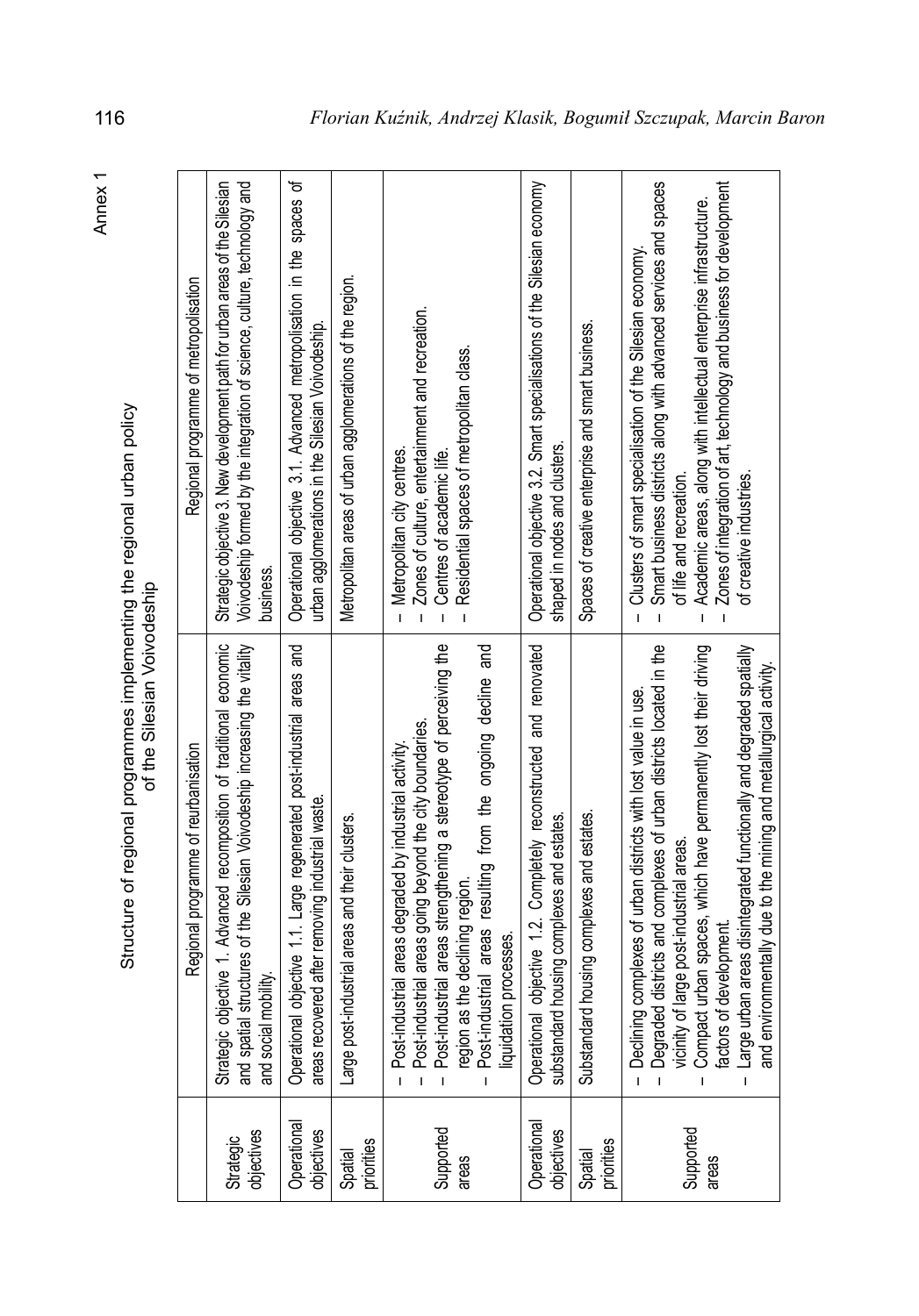|                           | Regional programme of reurbanisation                                                                                                                                                                                                                                                                                                                                                                                                    | Regional programme of metropolisation                                                                                                                                                                                                                                                                                                                                                                                  |
|---------------------------|-----------------------------------------------------------------------------------------------------------------------------------------------------------------------------------------------------------------------------------------------------------------------------------------------------------------------------------------------------------------------------------------------------------------------------------------|------------------------------------------------------------------------------------------------------------------------------------------------------------------------------------------------------------------------------------------------------------------------------------------------------------------------------------------------------------------------------------------------------------------------|
| Strategic<br>objectives   | Strategic objective 2. New development path for urban areas of the<br>Silesian Voivodeship making creative use of cultural and post-industrial<br>heritage of the voivodeship.                                                                                                                                                                                                                                                          | Strategic objective 4. Advanced processes of metropolisation in the<br>Silesian Voivodeship strengthened by modern infrastructure.                                                                                                                                                                                                                                                                                     |
| Operational<br>objectives | Operational objective 2.1. New activities in the spaces of cultural heritage<br>of the Silesian Voivodeship.                                                                                                                                                                                                                                                                                                                            | Operational objective 4.1. High attractiveness of central urban areas of<br>the Silesian Voivodeship.                                                                                                                                                                                                                                                                                                                  |
| Spatial<br>priorities     | Spaces of cultural heritage.                                                                                                                                                                                                                                                                                                                                                                                                            | Infrastructure equipment of central spaces of urban agglomerations of<br>the reqion.                                                                                                                                                                                                                                                                                                                                   |
| Supported<br>areas        | torical urban-architectural systems of old degrading patronage<br>ces and spaces associated with religious worship of various<br>Palace and park complexes, including residences of industrial<br>estates, districts and complexes of districts.<br>Historic city centres.<br>Places and spaces associated with religio<br>faiths, including, inter alia, necropolies.<br>illes.<br>훞<br>高<br>$\mathbf{I}$<br>$\mathbf{I}$              | Metropolitan transport within and among urban agglomerations of<br>Specialised infrastructure providing international connectivity in air,<br>railway connections within<br>Big data and audiovisual technologies in social communication.<br>and<br>$\overline{\overline{e}}$<br>Regional high-speed<br>road and rail transport<br>agglomerations.<br>the region<br>$\mathbf{I}$<br>$\mathbf{I}$<br>т<br>$\mathbf{I}$ |
| Operational<br>objectives | Operational objective 2.2. New activities in the post-industrial spaces of<br>the Silesian Voivodeship.                                                                                                                                                                                                                                                                                                                                 | Operational objective 4.2. Location zones of the technological sector and<br>innovative SMEs on the nodes of metropolitan infrastructure.                                                                                                                                                                                                                                                                              |
| Spatial<br>priorities     | Post-industrial heritage spaces.                                                                                                                                                                                                                                                                                                                                                                                                        | Nodes of metropolitan infrastructure in the region                                                                                                                                                                                                                                                                                                                                                                     |
| Supported<br>areas        | uable objects of industrial architecture located in large post-<br>ects of technological and industrial heritage, forming a regional<br>naturalised rivers and streams in areas degraded by the industry.<br>itrally situated post-industrial areas, close to city centres.<br>toric railway and tramway routes.<br>ist and educational trail<br>strial areas<br><u>ទី</u> ទី ទី ទី ទី ឌី ឌី<br>ङ्<br>Ī<br>$\mathbf{I}$<br>$\mathbf{I}$ | Katowice-Pyrzowice airport and local airports with the business<br>Railway stations and transfer centres in the urban agglomerations<br>Nodes of highways, expressways and major national roads.<br>Networks and nodes of ICT infrastructure.<br>of the region<br>environment<br>$\mathbf{I}$<br>$\mathbf{I}$<br>$\mathbf{I}$<br>$\mathbf{I}$                                                                          |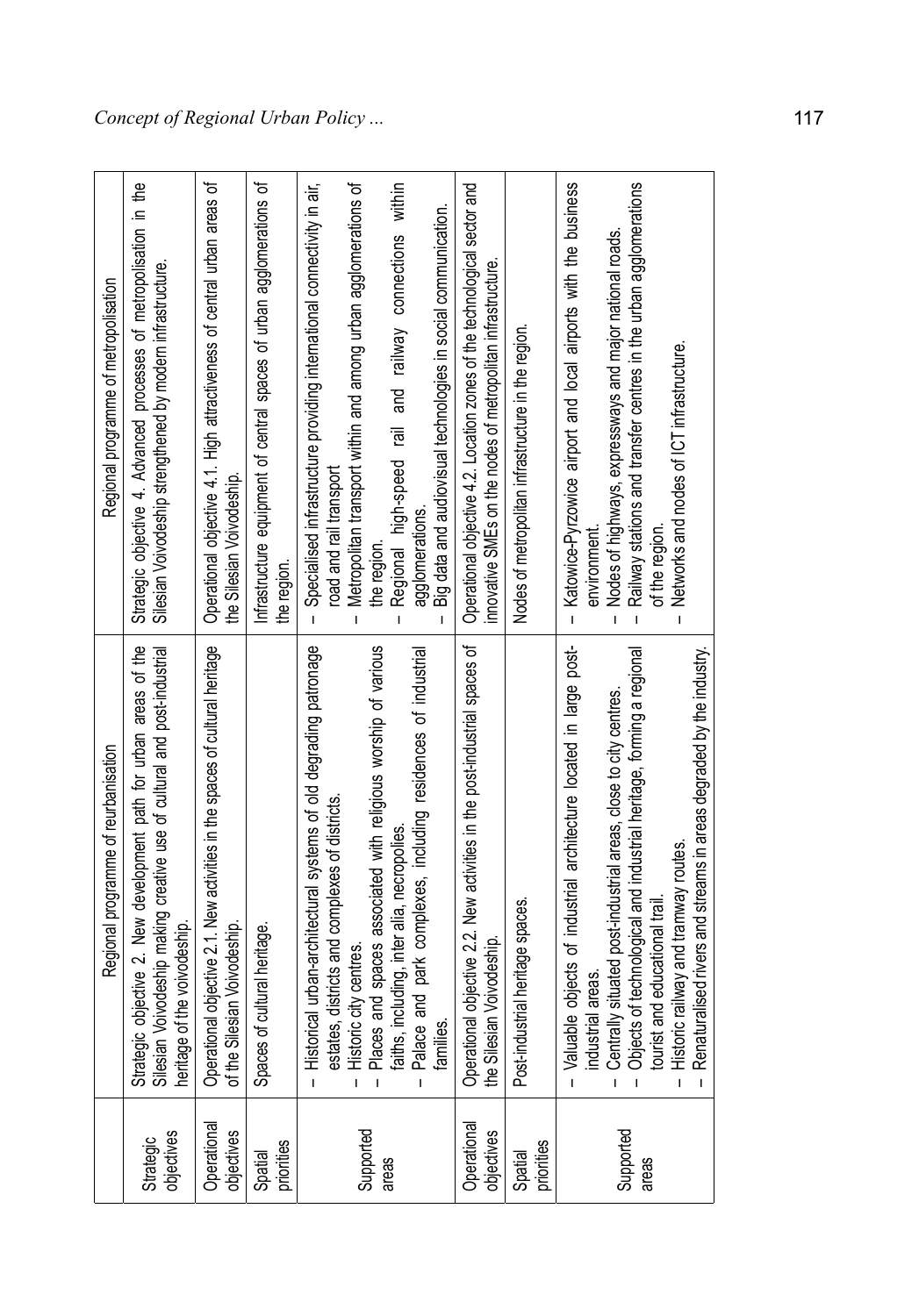| Regional programme of metropolisation | Creating central ecotonal zones with concentrated apartment<br>buildings in the core city centres of the Silesian Metropolis and<br>recognisability and residential spaces of metropolitan class in<br>the Silesian Metropolis and Urban Agglomeration of the Silesian<br>Metropolitan public rail transport, connecting the central spaces of<br>the Silesian Metropolis and urban agglomerations of the Silesian<br>Building technopolies of smart specialisations of the Silesian<br>economy, participating in global transfer of innovation and good<br>Formation of the metropolitan public spaces with international<br>International logistic centre (Silesian hub)<br>urban agglomerations of the region<br>Voivodeship.<br>Voivodeship<br>practice.<br>I<br>$\overline{1}$<br>$\mathbf{I}$<br>$\overline{1}$<br>$\mathbf{I}$<br>⊒. | Concentration of regional metropolisation projects on areas of smart<br>Concentration of regional metropolisation projects on creating smart<br>guaranteeing the international and global competitiveness to the<br>with those branches of the economy of the Silesian Voivodeship<br>Concentration of regional metropolisation projects on existing<br>research and development and technological centres cooperating<br>Concentration of regional metropolisation projects on cultural,<br>Concentration of regional metropolisation projects on the creation<br>and integration of the internal bipolar structure of the Silesian-<br>specialisation of innovative SMEs in the Silesian Voivodeship,<br>tourism and recreational offer of urbanised areas in the Silesian<br>metropolitan transport integrating, by means of nodes and corridors,<br>urban agglomerations of the Silesian Voivodeship.<br>which become globalised<br>Krakow europolis.<br>Voivodeship.<br>reqion.<br>$\mathbf{I}$<br>$\overline{1}$<br>$\mathbf{I}$<br>$\mathbf{I}$<br>$\mathbf{I}$ |
|---------------------------------------|---------------------------------------------------------------------------------------------------------------------------------------------------------------------------------------------------------------------------------------------------------------------------------------------------------------------------------------------------------------------------------------------------------------------------------------------------------------------------------------------------------------------------------------------------------------------------------------------------------------------------------------------------------------------------------------------------------------------------------------------------------------------------------------------------------------------------------------------|------------------------------------------------------------------------------------------------------------------------------------------------------------------------------------------------------------------------------------------------------------------------------------------------------------------------------------------------------------------------------------------------------------------------------------------------------------------------------------------------------------------------------------------------------------------------------------------------------------------------------------------------------------------------------------------------------------------------------------------------------------------------------------------------------------------------------------------------------------------------------------------------------------------------------------------------------------------------------------------------------------------------------------------------------------------------|
| Regional programme of reurbanisation  | technology and industrial parks in post-industrial areas strengthening<br>a stereotype of the declining region.<br>- Investments in the low-carbon economy in the municipal services,<br>enterpise sector and in households in compact<br>Infrastructure investments and development investments<br>$\mathbf{I}$<br>Ĺ                                                                                                                                                                                                                                                                                                                                                                                                                                                                                                                       | - Concentration of regional reurbanisation projects on revitalisation $ $<br>of urban and post-industrial structures in core city centres of the<br>silesian Voivodeship and in zones of sensitive areas in urbanised<br>areas of the S<br>I                                                                                                                                                                                                                                                                                                                                                                                                                                                                                                                                                                                                                                                                                                                                                                                                                           |
|                                       | Initiatives<br>of strategic<br>regional<br>projects<br>(megaproj-<br>ects)                                                                                                                                                                                                                                                                                                                                                                                                                                                                                                                                                                                                                                                                                                                                                                  | Project<br>selection<br>criteria                                                                                                                                                                                                                                                                                                                                                                                                                                                                                                                                                                                                                                                                                                                                                                                                                                                                                                                                                                                                                                       |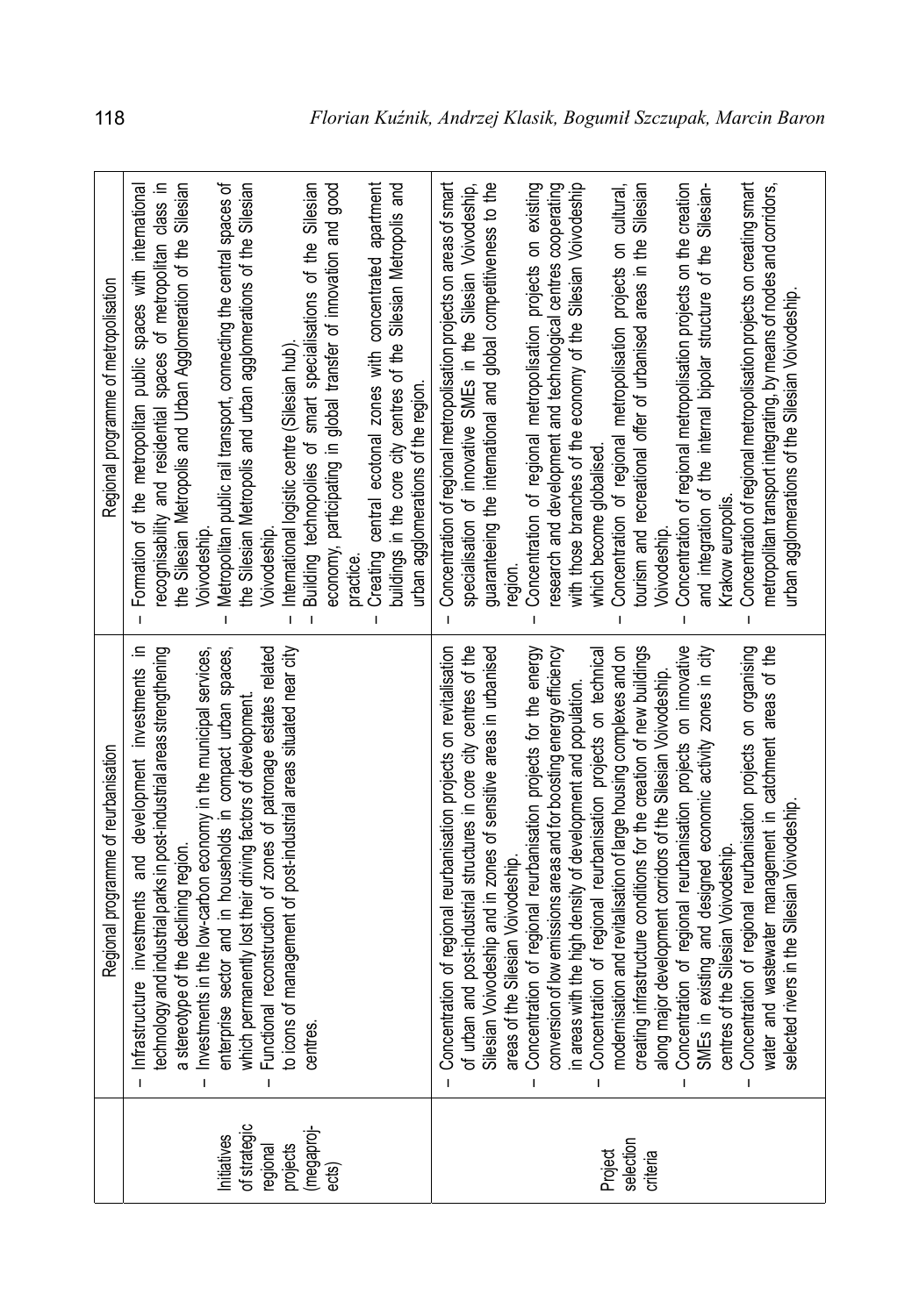|                                                                                        | Regional programme of reurbanisation                                                                                                                                                                                                                                                                                                                                                                                                                                                                                                                                             | Regional programme of metropolisation                                                                                                                                                                                                                             |
|----------------------------------------------------------------------------------------|----------------------------------------------------------------------------------------------------------------------------------------------------------------------------------------------------------------------------------------------------------------------------------------------------------------------------------------------------------------------------------------------------------------------------------------------------------------------------------------------------------------------------------------------------------------------------------|-------------------------------------------------------------------------------------------------------------------------------------------------------------------------------------------------------------------------------------------------------------------|
|                                                                                        |                                                                                                                                                                                                                                                                                                                                                                                                                                                                                                                                                                                  | Concentration of regional metropolisation projects on creating<br>energy islands (platforms) from renewable and distributed energy<br>sources and on the low-carbon construction industry in urban<br>agglomerations of the Silesian Voivodeship.<br>$\mathbf{I}$ |
| Programming<br>framework of<br>the regional<br>urban                                   | Development Strategy of Southern Poland within the Malopolska and Silesian Voivodeships by 2020<br>Transport Development Strategy in Poland by 2020 (with perspective to 2030)<br>Energy Security and the Environment Strategy, perspective to 2020<br>Long-term National Development Strategy "Poland 2030<br>Concept of spatial management of the country by 2030<br>Territorial Contract for the Silesian Voivodeship<br>National Regional Development Strategy<br>National Development Strategy by 2020<br>National Urban Policy (draft at present)<br>Partnership Agreement |                                                                                                                                                                                                                                                                   |
| policy of the<br>national level                                                        | Human Capital Development Strategy 2020,<br>Social Capital Development Strategy 2020<br>National Redevelopment Plan 2022 (currently, the assumptions)<br>Guidelines for revitalisation of degraded areas/ Guidelines for<br>revitalisation<br>$\mathbf{I}$<br>$\overline{1}$<br>$\mathbf{I}$                                                                                                                                                                                                                                                                                     | Economy Innovation and Efficiency Strategy, "Dynamic Poland<br>National Smart Specialisations<br>2020"<br>$\overline{1}$<br>$\mathbf{I}$                                                                                                                          |
| Programming<br>framework of<br>the regional<br>urban<br>policy of the<br>egional level | - Development strategy of the transport system of the Silesian<br>- Nature Conservation Strategy of the Silesia by 2030<br>- Air Protection Program for the Silesian Voivodeship<br>- Air Protection Program for the Silesian Voivodesh<br>Development Strategy of the Silesian Voivodeship "Silesia 2020 +"<br>$\overline{1}$<br>$\mathbf{I}$                                                                                                                                                                                                                                   | Development Strategy of the Silesian Voivodeship "Silesia 2020 +"<br>Regional Innovation Strategy of the Silesian Voivodeship for 2013-<br>$\mathbf{I}$<br>$\mathbf{I}$                                                                                           |